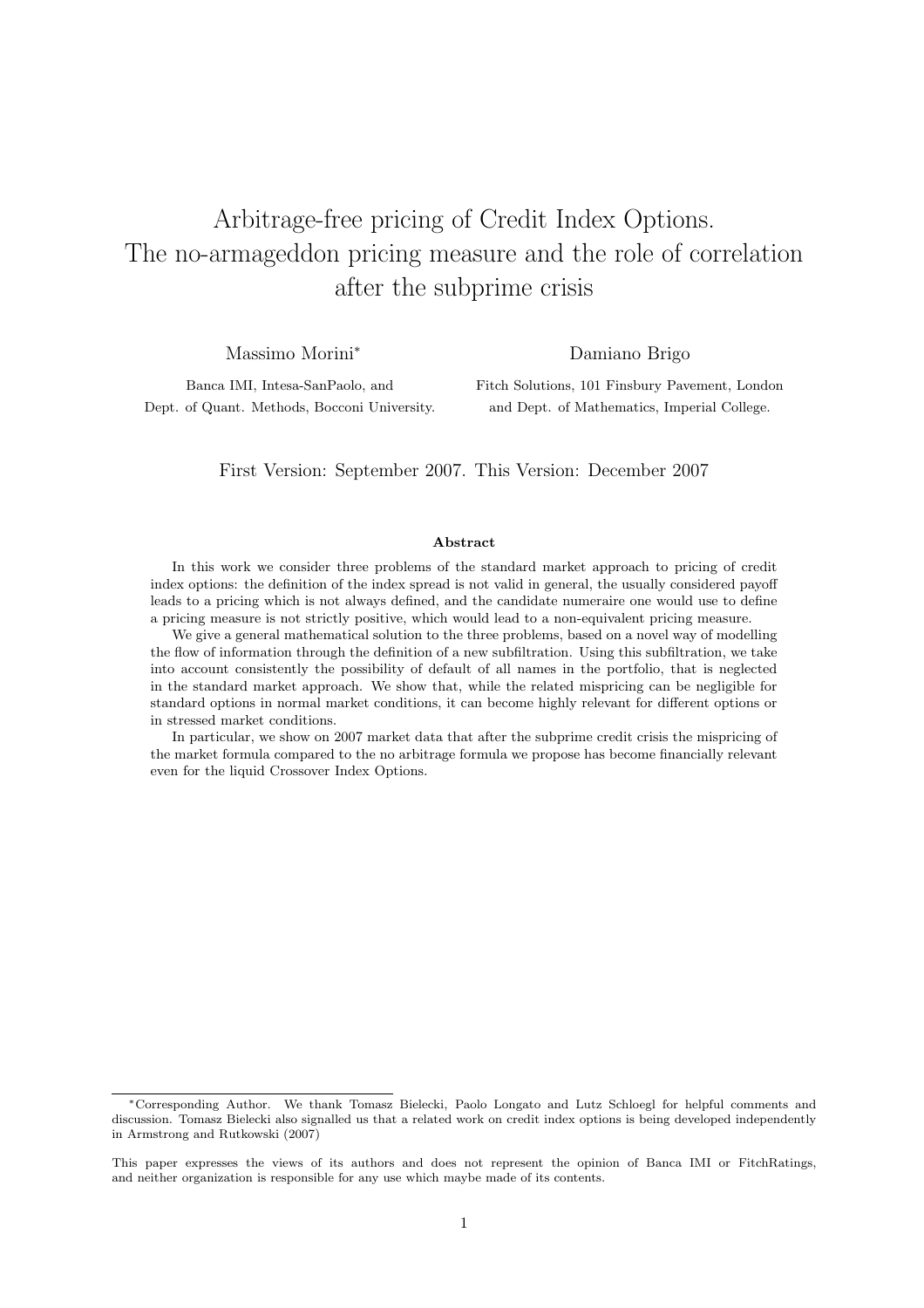## Contents

|              | 1 Introduction                                                                                                                                                                                                                                                            | 3              |
|--------------|---------------------------------------------------------------------------------------------------------------------------------------------------------------------------------------------------------------------------------------------------------------------------|----------------|
| $\mathbf{2}$ | The Market<br>2.1<br>2.2                                                                                                                                                                                                                                                  | $\overline{4}$ |
| 3            | Towards an arbitrage-free Index Spread<br>Problems of the market formulas $\ldots \ldots \ldots \ldots \ldots \ldots \ldots \ldots \ldots \ldots \ldots$<br>3.1<br>3.2<br>3.3<br>3.4                                                                                      | 8              |
| 4            | Arbitrage-free pricing of Index Options<br>4.1<br>4.2<br>4.3                                                                                                                                                                                                              | 13             |
| 5.           | <b>Empirical Analysis</b><br>The data response to the set of the set of the set of the set of the set of the set of the set of the set of the set of the set of the set of the set of the set of the set of the set of the set of the set of the set of the<br>5.1<br>5.2 | 19             |
| 6            | Conclusion                                                                                                                                                                                                                                                                | 23             |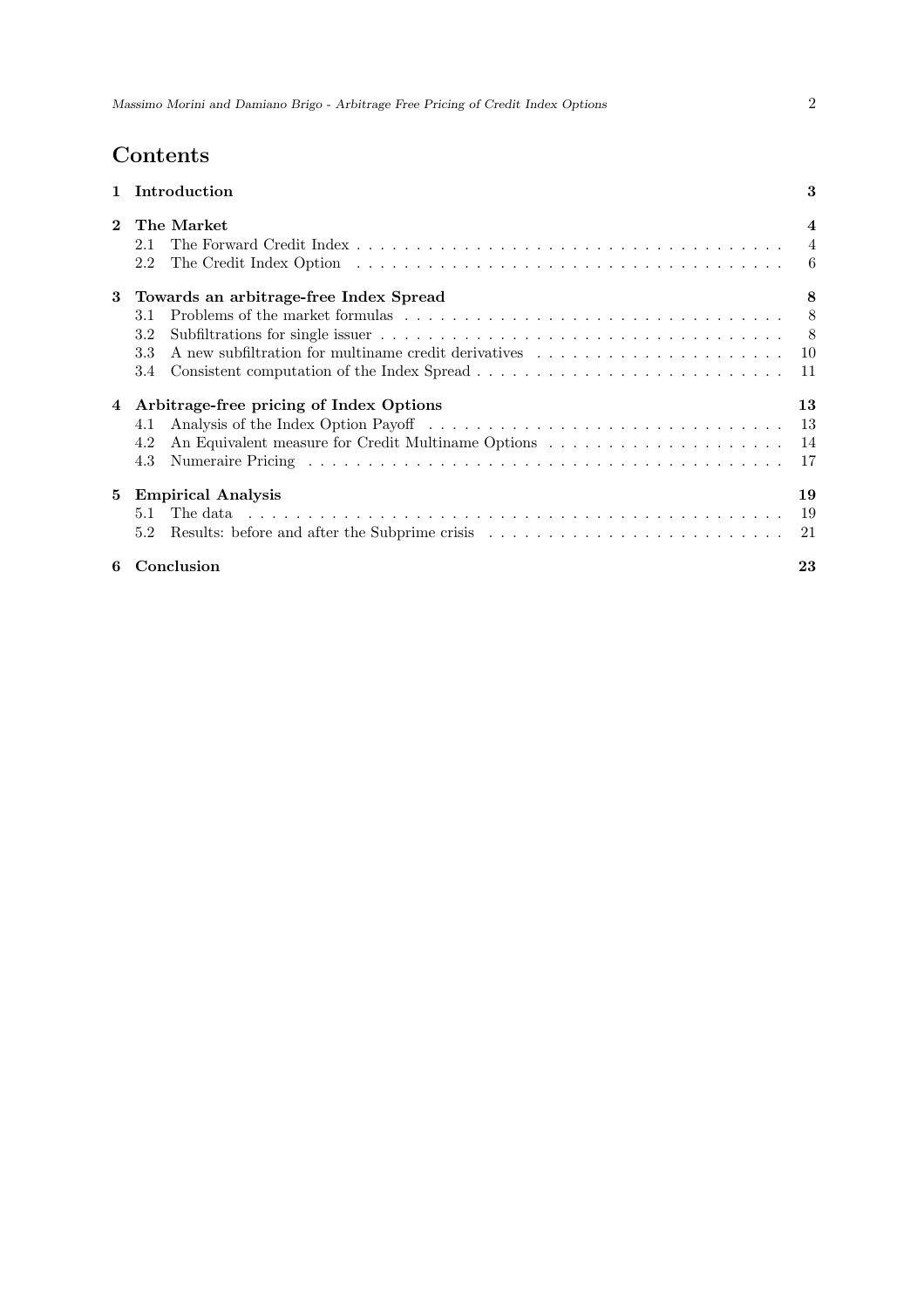## 1 Introduction

In this paper we address the issue of the correct pricing of options on credit swaps, where the reference entity is a portfolio of defaultable names. The most common case in the market are Credit Index Options, which are options on the equilibrium level of the spread of a Credit Index, consisting of a standardized portfolio of credit default swaps. Liquidity had improved in the years preceding the subprime crisis in summer 2007, in particular in Europe. Monthly volumes for the option on the i-Traxx Crossover Index were upwards 13 billion at the end of 2006, with options available also on the Main and High Volatility Indices and on Index Tranches. During the credit crisis in 2007, payer options have protected investors from the rise of the credit indices, and trading has restarted on these products just two weeks after the pitch of the crisis at the end of July 2007.

Thus the main reference in the paper will be Credit Index swaptions, although the results apply in general to all market cases in which a spread defined with reference to a portfolio of defaultable entities must be modelled in an arbitrage-free way under an appropriate pricing measure. This includes dynamic notes linked to the performances of Index Spreads and embedded optionality in multiname credit derivatives.

The Credit Index Option gives to the investor the possibility to enter a Forward Credit Index at a prespecified spread, and to receive upon exercise a Front End Protection corresponding to index losses from option inception to option expiry. The initial market approach for pricing Credit Index Options was the use of a Black formula to price the option as a call on the spread, adding then the value of the Front End Protection to the price of the call. This approach has a first major flaw. It neglects the fact that one cannot separate the option from the Front End Protection, since the protection enters the exercise decision. This was pointed out first by Pedersen (2003). This observation led to an improved market standard, taking Front End Protection into account correctly without losing the tractability of the market Black formula approach, based on a redefinition of the underlying Index spread.

However, as we show in this work, also the latter approach presents some relevant problems.

First, there is still one scenario in which a Black formula, even if improved by the use of a Lossadjusted Index Spread, does not take into account correctly the Front End Protection. In this scenario the pricing formula does not give the correct price of the option, while instead this could be computed in closed-form. We show in this work that, while this mispricing can be negligible for standard options in normal market conditions, it can become highly relevant for less standard options or in stressed market conditions. In particular, we show on 2007 market data that after the subprime credit crisis the mispricing of the market formula compared to the no arbitrage formula we propose has become financially relevant even for the most liquid Crossover Index Options.

A related second problem is that the formula used in market practice to compute the Index Spread is not defined in all states of the world.

The third problem regards the theoretical justification of the use of a Black formula in this context. According to the Fundamental Theorem of Asset Pricing, a rigorous derivation of a Black formula for the pricing of a Credit Index Option requires the definition of an appropriate numeraire for change to the pricing measure under which the underlying spread is a martingale (see Delbaen and Schachermayer (1994), Geman et al. (1995), and Jamshidian (1997)). The problem here is that, since we are dealing with portfolios or indices of defaultable names, the quantity that appears to be the natural choice for a numeraire to simplify pricing is not strictly positive. This makes the standard change of numeraire theory, based on strictly positive numeraires, inapplicable.

One may use a kind of survival measure such as the one introduced by Schonbucher (1999) for single name products, based on a numeraire which is not strictly positive. But such a measure would not be equivalent to the standard risk neutral, forward and swap measures used in mathematical finance, but only absolutely continuous with respect to them. This is practically undesirable, since in a such a case one can describe the dynamics of credit spreads under the survival measure, but cannot use the standard Girsanov Theorem to see the dynamics of credit spreads under the standard measures used in mathematical finance. Thus one could not, for example, extend a standard implementation of a Libor Market Model (Brace, Gatarek and Musiela (1997)) for default-free forward rates, usually done under a forward measure, to include also forward credit spreads.

To the best of our knowledge, the current literature does not solve the above three problems. The only partial exception is Jackson (2005), that deals with the first problem while not solving the second and third ones (in particular he uses a numeraire which is not strictly positive). Instead, here we show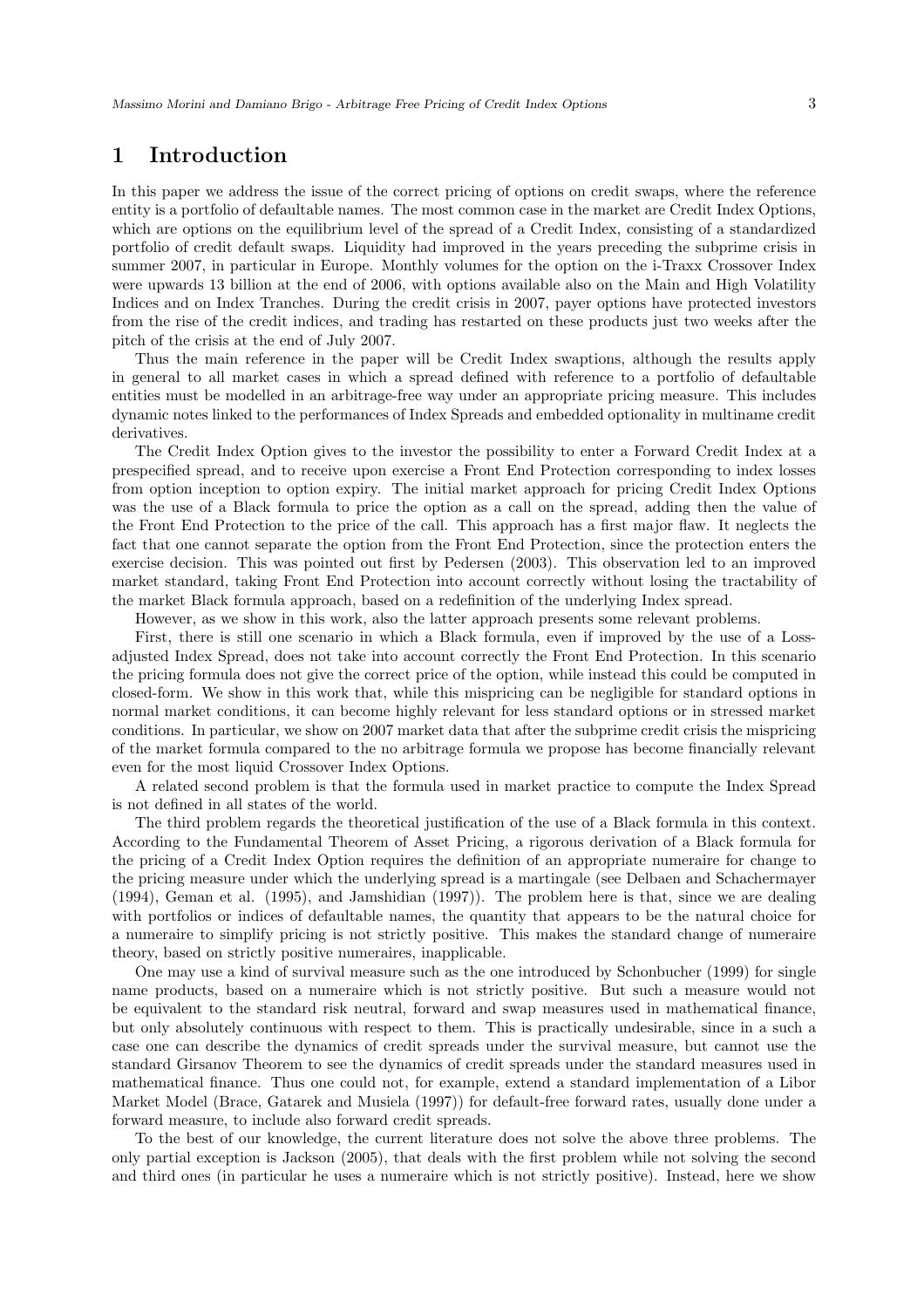that the definition of an index spread valid in general, the correct description of the market payoff leading to a price defined in all states of the world, and the use of a valid strictly positive quantity to define an equivalent pricing measure can be given a general and elegant mathematical solution. The solution is based on the definition of appropriate subfiltrations. Empirical tests show that this solution can also have a relevant impact on the correct price of multiname credit options.

In Section 2 we introduce the setting and describe the Credit Forward Index, that will be the reference underlying of the options considered in the paper. Then we describe the Credit Index Option Payoff and we describe previous literature and market practice on the pricing of Index options. In Section 3 we show the problems in the market approach and we introduce the main technical instrument that will allow us to solve them: subfiltrations. In particular we introduce a new subfiltration apt to credit portfolio products. Then we use this instrument to compute a consistent and arbitrage-free definition of the underlying Index spread. In Section 4 we introduce a new pricing measure and prove the main result of the paper, the formula for no-arbitrage pricing of Index Options, different from the standard market approach. We also show how, performing generalization of some fundamental results of Jamshidian (2004), it is possible to express this formula in terms of numeraire pricing. In Section 5 we apply our results to market data, before and after the summer 2007 subprime crisis, and we show how, in stressed market conditions like those the credit market is experiencing now, the no-arbitrage formula we introduce has a relevant impact on valuation of Credit Index Options, avoiding a mispricing which is associated to the market standard valuation formula.

## 2 The Market

We are in a complete filtered probability space  $(\Omega, \mathcal{F}, P, \mathcal{F}_t)$ , where the filtration  $\mathcal{F}_t$  satisfies the usual hypothesis and we set  $\mathcal{F}_0 = (\Omega, \emptyset)$  and  $\mathcal{F} = \mathcal{F}_{\overline{T}}$  for a terminal date  $0 < \overline{T} < \infty$ . We assume the existence of a bank-account numeraire with price process  $B_t$  and an associated risk neutral measure  $\mathbb{Q} \sim P$ . Defining, in line with Jamshidian (2004), a claim  $X = X_{\overline{T}}$  as an *F*-measurable random variable such that  $\frac{X}{B_T}$  is Q-integrable, the price process of any claim is given by

$$
X_t = \mathbb{E}\left[D\left(t, \bar{T}\right)X|\mathcal{F}_t\right]
$$

where E indicates expectation under the risk-neutral measure and

$$
D\left(t,T\right) = \frac{B_t}{B_T}
$$

is the discount factor from T to t. We consider n defaultable issuers in a portfolio, and we indicate by  $\tau_i$ the time of default of the *i*-th issuer,  $i = 1, \ldots, n$ .

In the following we are going to use Credit Indices as a reference. However our results can be extended to different multiname credit swaps (such as tranches) mainly through a redefinition of the loss from which protection is sought. The Credit Index is a swap contract providing protection against the default of a pool of n names, from the beginning of the contract  $T_A$  and until maturity  $T_M$ . A spread or premium K is paid for the Index protection, proportional to an *outstanding notional* that diminishes as names in the pool default.

There are two main families of indices. The *Dow Jones i-Traxx Indices* represent (mainly) the European market. The CDX family represent the North American market. In particular, for Main Indices the portfolio is set up to include only investment grade names (in fact the Main Indices are also called Investment Grade Indices), while the Crossover Indices include names with a lower credit quality. In the CDX family there is also a High Yield Index usually including issuers with credit reliability lower than Crossover names.

#### 2.1 The Forward Credit Index

For a unit of Index notional each name has a notional of  $\frac{1}{n}$ . It is market standard to give index quotations assuming that also the recovery rate  $(R)$  is the same for all names. The cumulated loss at t is

$$
L(t) = \frac{(1-R)}{n} \sum_{i=1}^{n} 1_{\{\tau_i \le t\}}
$$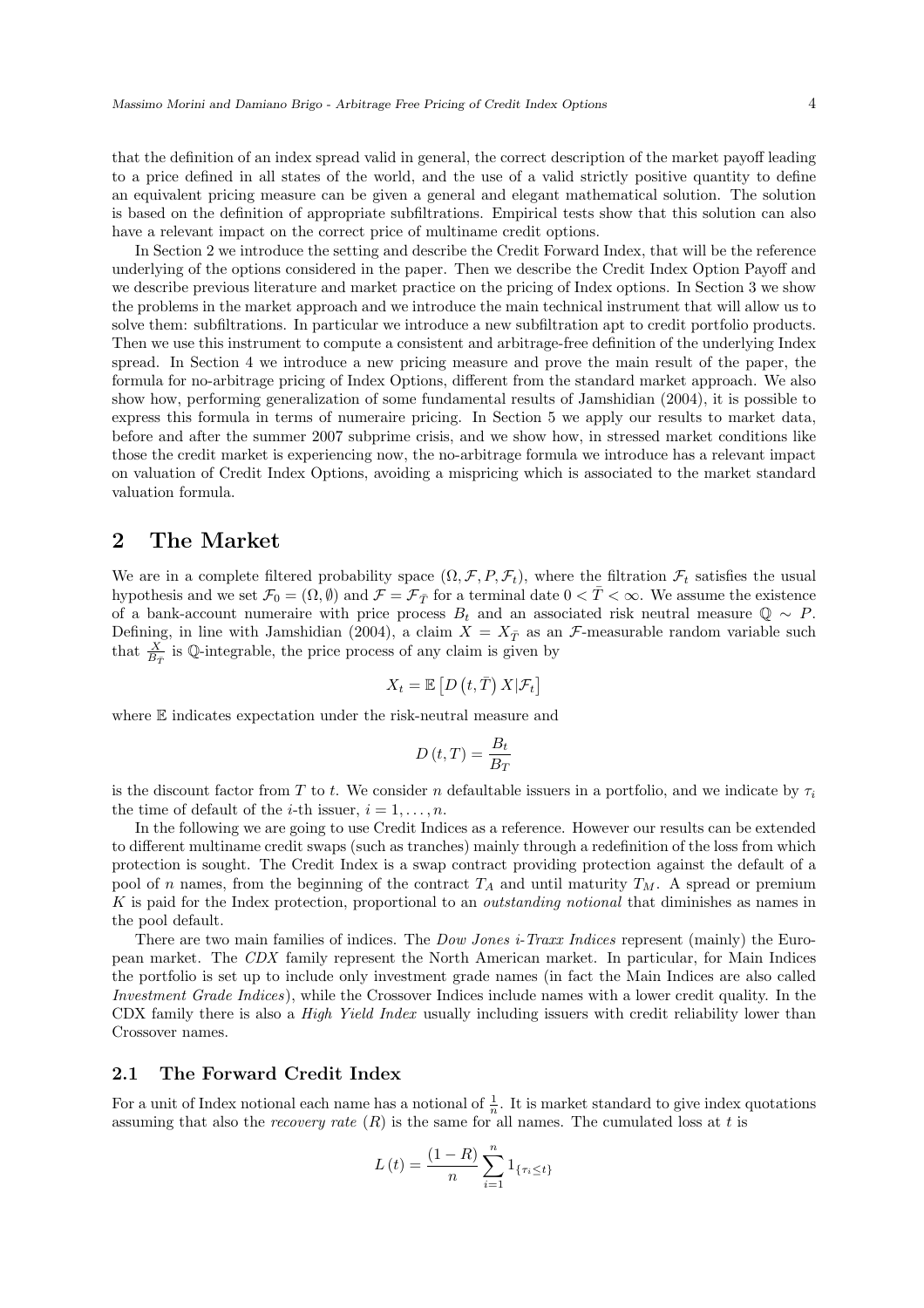Massimo Morini and Damiano Brigo - Arbitrage Free Pricing of Credit Index Options 5

At time  $t$  the Outstanding Notional is

$$
N(t) = 1 - \frac{L(t)}{(1 - R)}.
$$

In a Credit Index the *Protection Leg* pays, at default times  $\tau_i$ , the corresponding loss  $dL(\tau_i)$ , from start date  $T_A$  to maturity  $T_M$  or until all names have defaulted. The Premium Leg pays, at times  $T_j$ ,  $j = A+1, \ldots, M$  or until all names have defaulted, a premium K on the average  $\hat{N}(T_j)$  of the outstanding notional  $N(t)$  for  $t \in (T_{j-1}, T_j]$ . The discounted payoff of the Protection Leg is

$$
\Phi_t^{T_A, T_M} = \int_{T_A}^{T_M} D(t, u) dL(u)
$$
\n
$$
\approx \sum_{j=A+1}^{M} D(t, T_j) [L(T_j) - L(T_{j-1})],
$$
\n(1)

where the approximation discretizes loss payment times to the standard payment times of the Premium Leg.

The discounted payoff of the Premium Leg is

$$
\Psi_{t}^{T_{A},T_{M}}(K) = \left\{ \sum_{j=A+1}^{M} D(t,T_{j}) \int_{T_{j-1}}^{T_{j}} N(t) dt \right\} K
$$
\n
$$
\approx \left\{ \sum_{j=A+1}^{M} D(t,T_{j}) \alpha_{j} \left( 1 - \frac{L(T_{j})}{(1-R)} \right) \right\} K,
$$
\n(2)

where the discretization considers the outstanding notional as computed at the end of the interval  $(T_{j-1}, T_j]$ . The interval has length  $\alpha_j$ . The value of the two legs is computed by expectation under the risk neutral probability measure  $\mathbb{Q}$ . We use the notation  $\Pi(X_t, s) = \mathbb{E}[X_t | \mathcal{F}_s]$ . When  $s = t$ , we omit the argument s writing simply  $\Pi(X_t)$ . For the value of the two legs we have

$$
\Pi\left(\Phi_t^{T_A,T_M}\right) := \mathbb{E}\left[\left.\Phi_t^{T_A,T_M}\right|\mathcal{F}_t\right], \quad \Pi\left(\Psi_t^{T_A,T_M}\left(K\right)\right) := \mathbb{E}\left[\left.\Psi_t^{T_A,T_M}\left(K\right)\right|\mathcal{F}_t\right]
$$

The quantity in curly brackets in (2) is called in market practice the Index Defaultable present Value per Basis Point,

$$
\Pi\left(\gamma_t^{T_A,T_M}\right) =: \mathbb{E}\left[\left.\gamma_t^{T_A,T_M}\right|\mathcal{F}_t\right] := \mathbb{E}\left[\left.\sum_{j=A+1}^M D\left(t,T_j\right)\alpha_j\left(1-\frac{L\left(T_j\right)}{(1-R)}\right)\right|\mathcal{F}_t\right]
$$

The Payer Forward Index starting at  $T_A$  and lasting until  $T_M$  has a payoff discounted at t given by

$$
I_t^{T_A,T_M}(K) = \Phi_t^{T_A,T_M} - \Psi_t^{T_A,T_M}(K).
$$

while its price is given by

$$
\Pi\left(I_t^{T_A,T_M}\left(K\right)\right):=\mathbb{E}\left[I_t^{T_A,T_M}\left(K\right)\middle|\mathcal{F}_t\right]:=\mathbb{E}\left[\Phi_t^{T_A,T_M}-\Psi_t^{T_A,T_M}\left(K\right)\middle|\mathcal{F}_t\right]
$$

We have introduced forward index quantities because the Forward Index is the underlying of the most common credit portfolio option, the Index Swaption. It is useful to analyze these quantities in terms of single name defaults in order to understand how forward index quotations are made available in the market. In terms of single name quantities, the Protection Leg has value

$$
\Pi\left(\Phi_t^{T_A,T_M}\right) = \sum_{j=A+1}^M \sum_{i=1}^n \frac{(1-R)}{n} \mathbb{E}\left[D\left(t,T_j\right)\left(1_{\{T_{j-1} < \tau_i \leq T_j\}}\right)\middle|\mathcal{F}_t\right],
$$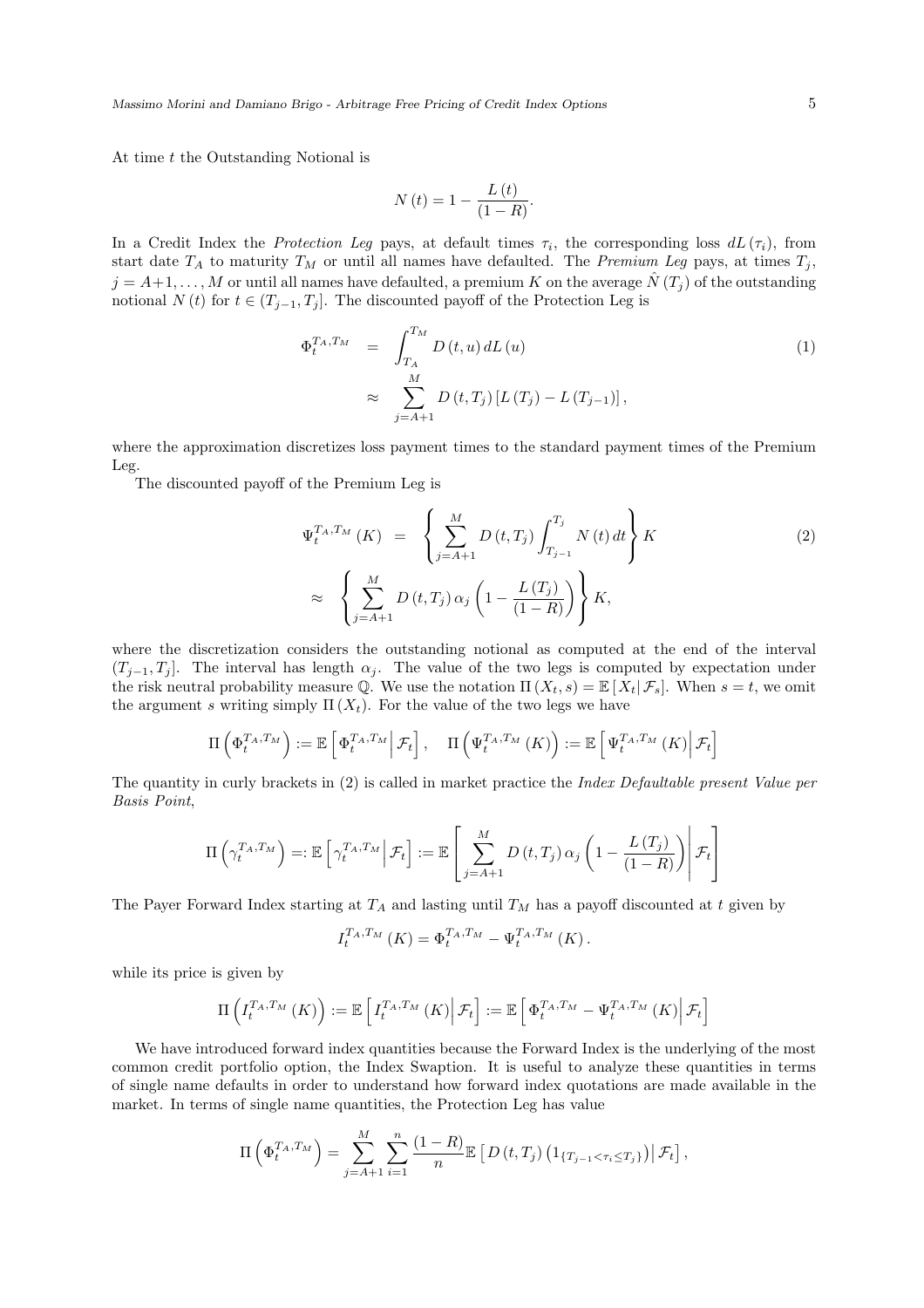while the Premium Leg has value

$$
\Pi\left(\Psi_t^{T_A,T_M}(K)\right) = \sum_{j=A+1}^M \sum_{i=1}^n \frac{1}{n} \alpha_j \mathbb{E}\left[D\left(t,T_j\right)1_{\{\tau_i>T_j\}}\middle|\mathcal{F}_t\right] K.
$$

Forward Index quotations  $\Pi\left(I_t^{T_A,T_M}\left(K\right)\right)$  $(K)$  are not directly provided by the market, since only spot indices are quoted, namely  $\Pi\left(I_0^{0,T_M}(K)\right)$  with  $T_M \in \mathbb{T}$ , where  $\mathbb{T}$  is a standardized set of annual maturities. Forward quotations are extracted from spot quotations according to the following homogeneity modelling assumptions. The first simplification for quoting indices is to assume that interest rates are independent of default, so

$$
\Pi\left(\Phi_t^{T_A, T_M}\right) = \sum_{j=A+1}^M \frac{1}{n} (1 - R) \sum_{i=1}^n P(t, T_j) \mathbb{Q}\left(T_{j-1} < \tau_i \le T_j | \mathcal{F}_t\right),
$$
\n
$$
\Pi\left(\Psi_t^{T_A, T_M}\left(K\right)\right) = \sum_{j=A+1}^M \frac{1}{n} \sum_{i=1}^n \alpha_j P(t, T_j) \mathbb{Q}\left(\tau_i > T_j | \mathcal{F}_t\right) \times K,
$$

where  $P(t,T)$  is the price at t of the default-free bond with maturity T. The second simplification introduced for quoting indices is the assumption of homogeneous portfolio, corresponding to assuming that all names have the same credit risk, and consequently the same survival and default probability. This default probability common to all names is expressed through intensity modelling (Lando (1998)), with a deterministic, time-dependent intensity  $\lambda_s$ . One finally obtains

$$
\Pi\left(\Phi_t^{T_A,T_M}\right) = N\left(t\right)\left(1-R\right) \sum_{j=A+1}^{M} P\left(t,T_j\right) \left(e^{-\int_t^{T_{j-1}} \lambda_s ds} - e^{-\int_t^{T_j} \lambda_s ds}\right),\tag{3}
$$

and

$$
\Pi\left(\Psi_t^{T_A,T_M}\left(K\right)\right) = N\left(t\right) \sum_{j=A+1}^{M} \alpha_j P\left(t,T_j\right) \times e^{-\int_t^{T_j} \lambda_s ds} \times K\tag{4}
$$

The default intensity is obtained through calibration to Spot Indices, with  $T_A = 0$ , and then used to compute quotations for forward indices, providing the underlying of Credit Index options. Credit Index options are introduced in the next section. In treating Index Options we will not confine ourselves to the simplifying hypotheses used by the market standard for index quotations.

#### 2.2 The Credit Index Option

A payer Credit Index Option with inception 0, strike K and exercise date  $T_A$ , written on an index with maturity  $T_M$ , is a contract giving the right to enter at  $T_A$  into an Index with final payment at  $T_M$ , as a protection buyer paying a fixed rate  $K$ , thus entitled to receive protection from losses in the period between  $T_A$  and  $T_M$ . In addition the protection buyer receives, upon exercise, also the so-called Front End Protection, covering the losses from the option inception at time 0 to the exercise date  $T_A$ . The Front End Protection and its financial rationale are described below.

The purpose of a Credit Index Option is to allow the protection buyer to lock in a particular premium spread  $K$ , that the protection buyer has the right (and not the obligation) to make effective at a future time. However, if the above simple payoff was considered without Front End Protection, there would be an additional side-effect: the option buyer would not be protected from losses in the period between 0 and maturity  $T_A$ . In order to attract more investors, the standard Credit Index Option payoff includes, in case the option is exercised, the Front End Protection, whose discounted payoff  $F_t^{T_A}$  is given by

$$
F_t^{T_A} = D(t, T_A) L(T_A)
$$
  

$$
\Pi\left(F_t^{T_A}\right) = \mathbb{E}\left[D(t, T_A) L(T_A)|\mathcal{F}_t\right].
$$

In this section we present the market approach to the pricing of Credit Index Options, and then in the next sections we point out the open problems and present our solutions. In the simplest market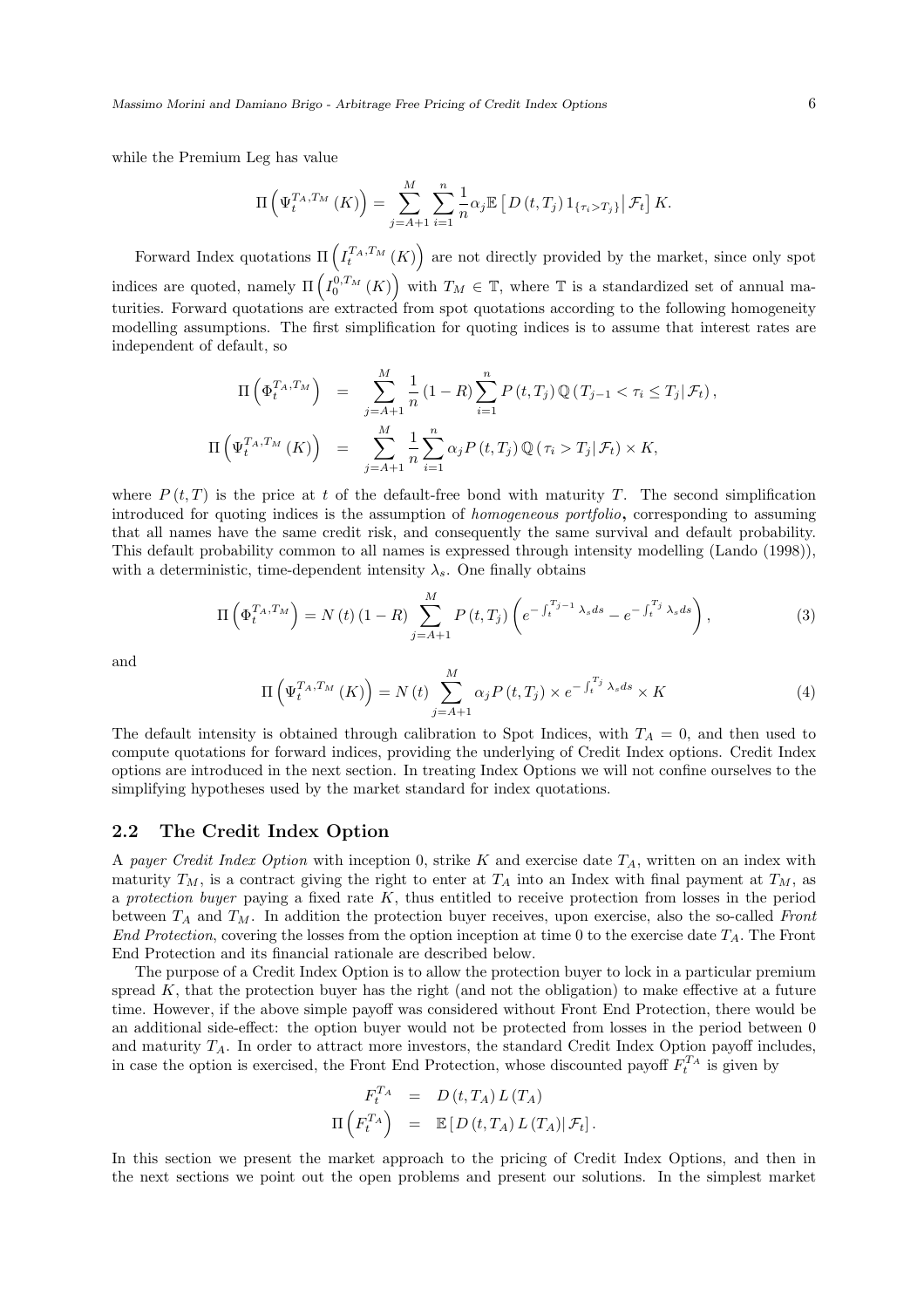approach, the Index Option is priced as a call option on the Index spread, and then the value of the front-end protection is added to the option price. The Index Spread is defined as the value of K that front-end protection is added to the option justs the index value  $\Pi\left(\overline{I_t^{T_A,T_M}\left(K\right)}\right)$  to zero,

$$
S_t^{T_A,T_M} = \frac{\Pi\left(\Phi_t^{T_A,T_M}\right)}{\Pi\left(\gamma_t^{T_A,T_M}\right)}.
$$

allowing to write the index value as

$$
\Pi\left(I_t^{T_A,T_M}\left(K\right)\right)=\Pi\left(\gamma_t^{T_A,T_M}\right)\left(S_t^{T_A,T_M}-K\right)
$$

The Index option is then priced by decomposing its value as follows

$$
\mathbb{E}\left[D\left(t,T_A\right)\Pi\left(\gamma_{T_A}^{T_A,T_M}\right)\left(S_{T_A}^{T_A,T_M}-K\right)^+\middle|\mathcal{F}_t\right]+\Pi\left(F_t^{T_A}\right)
$$

and then by expressing the first component through a standard Black formula,

$$
\Pi\left(\gamma_t^{T_A,T_M}\right) Black\left(S_t^{T_A,T_M}, K, \sigma^{T_A,T_M}\sqrt{T_A-t}\right) + \Pi\left(F_t^{T_A}\right) \tag{5}
$$

where  $\sigma^{T_A,T_M}$  is the volatility of the forward spread and

$$
Black (S, K, \sigma) = S \times \mathbb{N} (d_1) - K \times \mathbb{N} (d_2)
$$
  

$$
d_1 = \frac{\ln \left(\frac{S}{K}\right) + \frac{1}{2}\sigma^2}{\sigma}, \ d_2 = \frac{\ln \left(\frac{S}{K}\right) - \frac{1}{2}\sigma^2}{\sigma}.
$$

This standard market approach to pricing the index option has a main flaw, as noticed by Pedersen (2003). The above formula neglects the fact that the front end protection is received only upon exercise. Pedersen (2003), defines the option payoff as

$$
D\left(t,T_A\right)\left(\Pi\left(\gamma_{T_A}^{T_A,T_M}\right)\left(S_{T_A}^{T_A,T_M}-K\right)+F_{T_A}^{T_A}\right)^{+}\tag{6}
$$

and suggests a numerical integration to compute the expectation of payoff (6). The prices of Index swaptions computed with Pedersen's Formula confirm that the standard approach overprices out-of-the money payer options. Pedersen (2003) results have led to an improved Black Formula approach, based on the redefinition of the underlying Index Spread.

The procedure is described for example in Doctor and Goulden (2007). One defines a Loss-Adjusted index spread by taking Front End Protection into account directly. In fact the actual underlying of the credit index option is the Loss-Adjusted Index,

$$
\tilde{I}_t^{T_A, T_M}(K) = \Phi_t^{T_A, T_M} - \Psi_t^{T_A, T_M}(K) + F_t^{T_A}.
$$
\n
$$
(7)
$$

Thanks to the market standard quotation system, seen in Section 2.1, one has market liquid information available to compute all the above quantities. So it is natural to give a new spread definition, setting available to compute all the above quantities. So it is natural to give a new spread definition, setting<br>to zero  $\Pi\left(\tilde{I}_t^{T_A,T_M}\left(K\right)\right)$  rather than  $\Pi\left(I_t^{T_A,T_M}\left(K\right)\right)$ . This leads to the following Loss-Adjusted Mark Index Spread  $\overline{a}$ ´ ´

$$
\tilde{S}_t^{T_A, T_M} = \frac{\Pi\left(\Phi_t^{T_A, T_M}\right) + \Pi\left(F_t^{T_A}\right)}{\Pi\left(\gamma_t^{T_A, T_M}\right)}\tag{8}
$$

that allows to write (6) as

$$
D(t, T_A) \left( \Pi \left( \gamma_{T_A}^{T_A, T_M} \right) \left( \tilde{S}_t^{T_A, T_M} - K \right) \right)^+.
$$
\n
$$
(9)
$$

Now one can think of taking  $\Pi \left( \gamma_t^{T_A, T_M} \right)$ as numeraire and  $\tilde{S}_t^{T_A,T_M}$  as lognormal underlying variable so as to price the option with the Market Credit Index Option Formula:

$$
\Pi\left(\gamma_t^{T_A, T_M}\right) Black\left(\tilde{S}_t^{T_A, T_M}, K, \tilde{\sigma}^{T_A, T_M}\sqrt{T_A}\right). \tag{10}
$$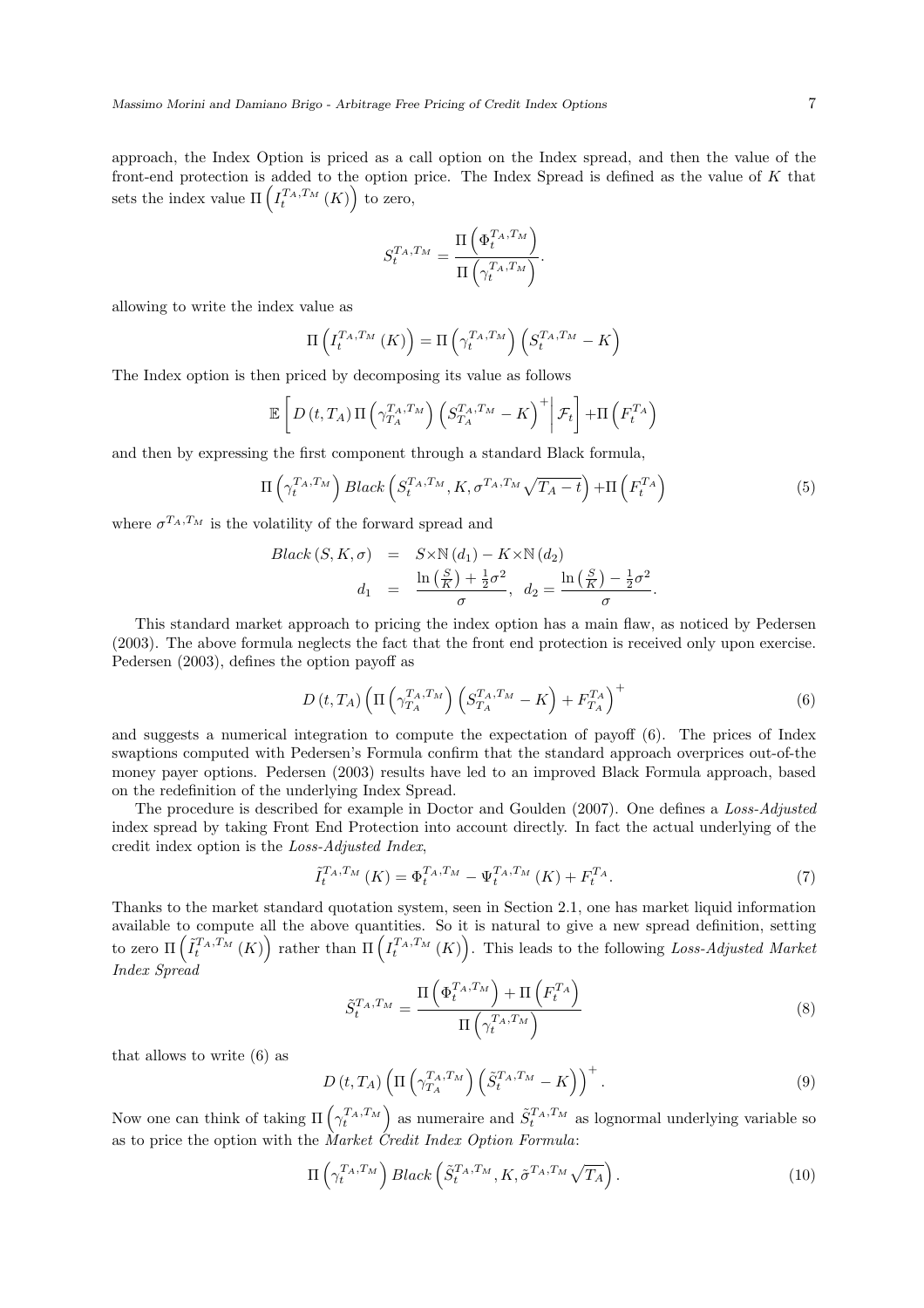A receiver Credit Index Option with the same contract specifications as the payer above, is a contract giving the right to enter at  $T_A$  into the same Index with final payment at  $T_M$ , as a protection seller receiving a fixed rate  $K$ . Following the same steps as above, the payoff is

$$
D\left(t,T_A\right)\left(\Pi\left(\gamma_{T_A}^{T_A,T_M}\right)\left(K-S_{T_A}^{T_A,T_M}\right)-F_{T_A}^{T_A}\right)^+
$$

and the price is given by

$$
\Pi\left(\gamma_t^{T_A, T_M}\right) \times \left(K \times \mathbb{N}(-d_2) - \tilde{S}_t^{T_A, T_M} \times \mathbb{N}(-d_1)\right).
$$

## 3 Towards an arbitrage-free Index Spread

We have seen in the previous Section that it appears possible to take Front End Protection into account correctly without losing the tractability of the market Black formula approach.

This is an important issue for building a solid and standardized option market. A Black formula approach is for example the standard for pricing swap options in the interest rate world, as justified by the market model framework introduced by Jamshidian (1997) for swaptions and Brace, Gatarek and Musiela (1997) for caps. In this pricing approach, the complexity of the no-arbitrage dynamics of the underlying asset is consistently transferred to a correct numeraire, through change of measure.

However, the market option formula (10) does not represent yet a consistent extension of this approach to Credit Index Options. If one wants to reach a consistent definition of the Index spread and a safely arbitrage-free valuation formula, one needs a specific treatment of the information sets involved, which in presence of default portfolios is more subtle than in the default-free case or even the single-name default case. This is shown in the following.

#### 3.1 Problems of the market formulas

The approach leading to the market option formula (10) has highly improved on the initial market approach leading to (5). However, even the most recent approach fails. The two approaches share the following problems.

1. The definition of the spread  $\tilde{S}_t^{T_A,T_M}$  is not valid globally, but only when the denominator

$$
\Pi\left(\gamma_t^{T_A,T_M}\right) = \sum_{j=A+1}^M \mathbb{E}\left[D\left(t,T_j\right)\alpha_j\left(1-\frac{L\left(T_j\right)}{\left(1-R\right)}\right)\bigg|\mathcal{F}_t\right]
$$

is different from zero. Since  $\Pi \left( \gamma_t^{T_A, T_M} \right)$ ´ is the price of a portfolio of defaultable assets, this quantity may vanish, it is not bounded away from zero in all states of the world having positive probability.

- 2. When  $\Pi\left(\gamma_t^{T_A,T_M}\right)$  $= 0$  the pricing formula  $(10)$  is undefined, while instead we will see that the option price is known exactly in such a scenario. We will see, additionally, that in this scenario the above spread  $\tilde{S}_t^{T_A,T_M}$  does not set the value of the adjusted index to zero.
- 3. Since it is not strictly positive,  $\Pi\left(\gamma_t^{T_A,T_M}\right)$ would lead to the definition of a pricing measure not equivalent to the standard risk-neutral measure.

´

To the best of our knowledge, the current literature does not solve these problems. The only partial exception is Jackson (2005), that deals with 2) while not considering 1) and 3). Instead, here we give a solution to the above problems based on the definition of appropriate subfiltrations.

#### 3.2 Subfiltrations for single issuer

´

Problems similar to those presented in the last section appear also in modelling default of a single name for pricing an option on a Credit Default Swap (CDS). A CDS is like an index swap with one single name.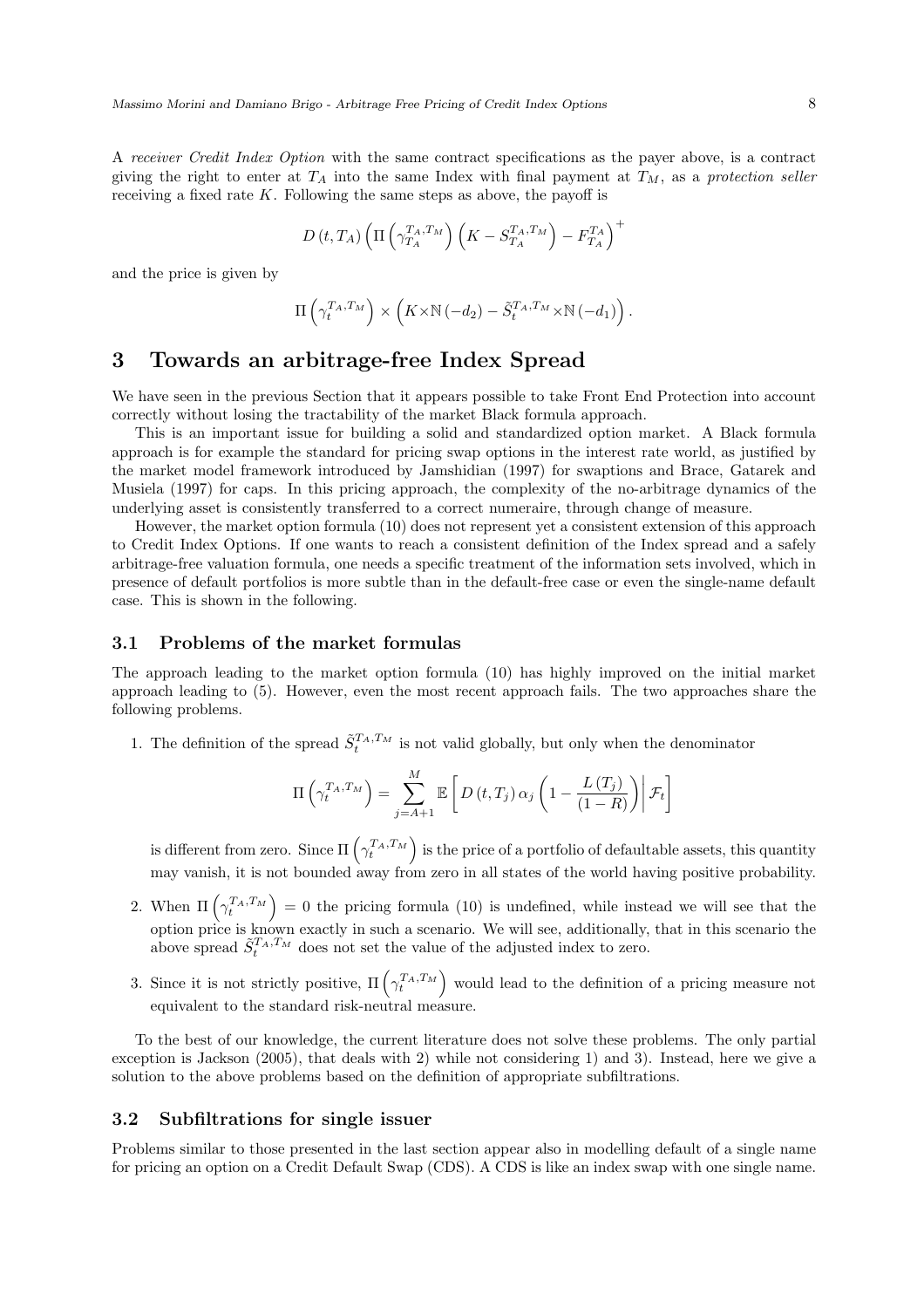The CDS price for protection from  $T_a$  and  $T_b$ , in a simple formulation neglecting the accrual terms, is

$$
\Pi\left(CDS_t^{T_a,T_b}(K)\right) = (1-R)\sum_{i=a+1}^b \mathbb{E}^{\mathbb{Q}}\left[D\left(t,T_i\right)\mathbf{1}_{\{T_{i-1}\leq \tau\leq T_i\}}|\mathcal{F}_t\right] - K\sum_{i=a+1}^b \mathbb{E}^{\mathbb{Q}}\left[D(t,T_i)\alpha_i\mathbf{1}_{\{\tau>T_i\}}|\mathcal{F}_t\right],\tag{11}
$$

where  $\tau$  indicates the default time of the single reference credit entity.

When faced with an option on a CDS, it is natural to define the CDS equilibrium spread  $K_t^{T_a,T_b}$  as the level of K setting the above price to zero, and to chose as a numeraire for change of measure the single name defaultable present value per basis point

$$
\sum_{i=a+1}^{b} \mathbb{E}^{\mathbb{Q}} \left[ D(t,T_i) \alpha_i \mathbf{1}_{\{\tau > T_i\}} | \mathcal{F}_t \right]
$$

However, this is not a viable numeraire since it has zero value in all states of the world where the underlying name defaults before the option maturity, a set with positive measure. Thus, in all such states of the world the above definition of the CDS equilibrium spread  $K_t^{T_a,T_b}$  is not valid. These problems of single name credit modelling are dealt with by Jamshidian (2004) and Brigo (2005, 2008). Although the solution proposed in these works cannot be trivially extended to the multiname setting, we recall them in the following since they are the foundations of the results we present here.

Jamshidian (2004) and Brigo (2005, 2008) make use of a subfiltration structure. Following Jeanblanc and Rutkowski (2000), define  $\mathcal{F}_t = \mathcal{J}_t \vee \mathcal{H}_t$ , where

$$
\mathcal{J}_t = \sigma\left(\{\tau > u\}, u \le t\right),\,
$$

namely the filtration generated by  $\tau$ , thus representing default monitoring up to t, while  $\mathcal{H}_t$  is a filtration representing the flow of all information except default itself (default-free information). A market operator observing only this second filtration can have information on the probability of default but cannot say exactly when, or even if, default has happened. This structure is typical for instance of the Cox process setting, where default is defined as the first jump of a Cox Process. A Cox Process is a process that, conditional on the path  $(\lambda_t)_{t\geq 0}$  followed by the stochastic default intensity  $\lambda_t$ , is a Poisson Process of intensity  $(\lambda_t)_{t\geq 0}$ . This definition hinges on assuming default intensity  $\lambda_t$  to be  $\mathcal{H}_t$ -adapted. However, the use of subfiltrations is not limited to Cox Processes.

The advantage of subfiltrations in the context of credit option pricing is that a subfiltration structure allows to define pricing formulas in terms of conditional survival probability  $\mathbb{Q}(\tau > t | \mathcal{H}_t)$  which can be assumed to be strictly positive in any state of the world (or at least a.s.). In particular it allows to use a result by Jeanblanc and Rutkowski (2000), based on the definition of conditional expectation. A defaultable payoff with maturity  $T$  discounted to  $t$ ,  $\mathbf{Y}_t^T$ , is a payoff that satisfies

$$
\mathbf{Y}_t^T = \mathbf{1}_{\{\tau > T\}} \mathbf{Y}_t^T,\tag{12}
$$

allowing us to write the Jeanblanc and Rutkowski Formula

$$
\Pi \mathbf{Y}_t^T = \mathbb{E} \left[ \mathbf{Y}_t^T | \mathcal{F}_t \right] = \frac{\mathbf{1}_{\{\tau > t\}}}{\mathbb{Q} \left( \tau > t | \mathcal{H}_t \right)} \mathbb{E} \left[ \mathbf{Y}_t^T | \mathcal{H}_t \right]. \tag{13}
$$

Since a CDS is a defaultable contract,  $CDS_t^{T_a,T_b}(K) = \mathbf{1}_{\{\tau>T_a\}} CDS_t^{T_a,T_b}(K)$ , one can write

$$
\Pi\left(CDS_t^{T_a,T_b}(K)\right) = \frac{\mathbf{1}_{\{\tau > t\}}}{\mathbb{Q}\left(\tau > t|\mathcal{H}_t\right)} \mathbb{E}^{\mathbb{Q}}\left[CDS_t^{T_a,T_b}(K)|\mathcal{H}_t\right].
$$
\n(14)

Setting expression (14) to zero and solving in K one find a definition of  $K_t^{T_a,T_b}$  with a regular behaviour in all scenarios  $\overline{\nabla^b}$ £ ¤

$$
K_t^{T_a, T_b} = (1 - R) \frac{\sum_{i=a+1}^b \mathbb{E}^{\mathbb{Q}} \left[ D\left(t, T_i\right) \mathbf{1}_{\{T_{i-1} < \tau \le T_i\}} \middle| \mathcal{H}_t \right]}{\sum_{i=a+1}^b \alpha_i \mathbb{E}^{\mathbb{Q}} \left[ D\left(t, T_i\right) \mathbf{1}_{\{\tau > T_i\}} \middle| \mathcal{H}_t \right]}
$$

since the denominator, being a.s. strictly positive, will also allow to define a probability measure that, under a Cox Process setting, leads to a simple Black formula, as shown in Brigo (2005, 2008):

$$
\frac{\mathbf{1}_{\{\tau>t\}}}{\mathbb{Q}(\tau>t|\mathcal{H}_t)}\left\{\sum_{i=a+1}^b\mathbb{E}^{\mathbb{Q}}\left[D\left(t,T_i\right)\alpha_i\mathbf{1}_{\{\tau>T_i\}}|\mathcal{H}_t\right]\right\} \text{Black}\left(K_t^{T_a,T_b},K,\bar{\sigma}_{a,b}\sqrt{T_a-t}\right).
$$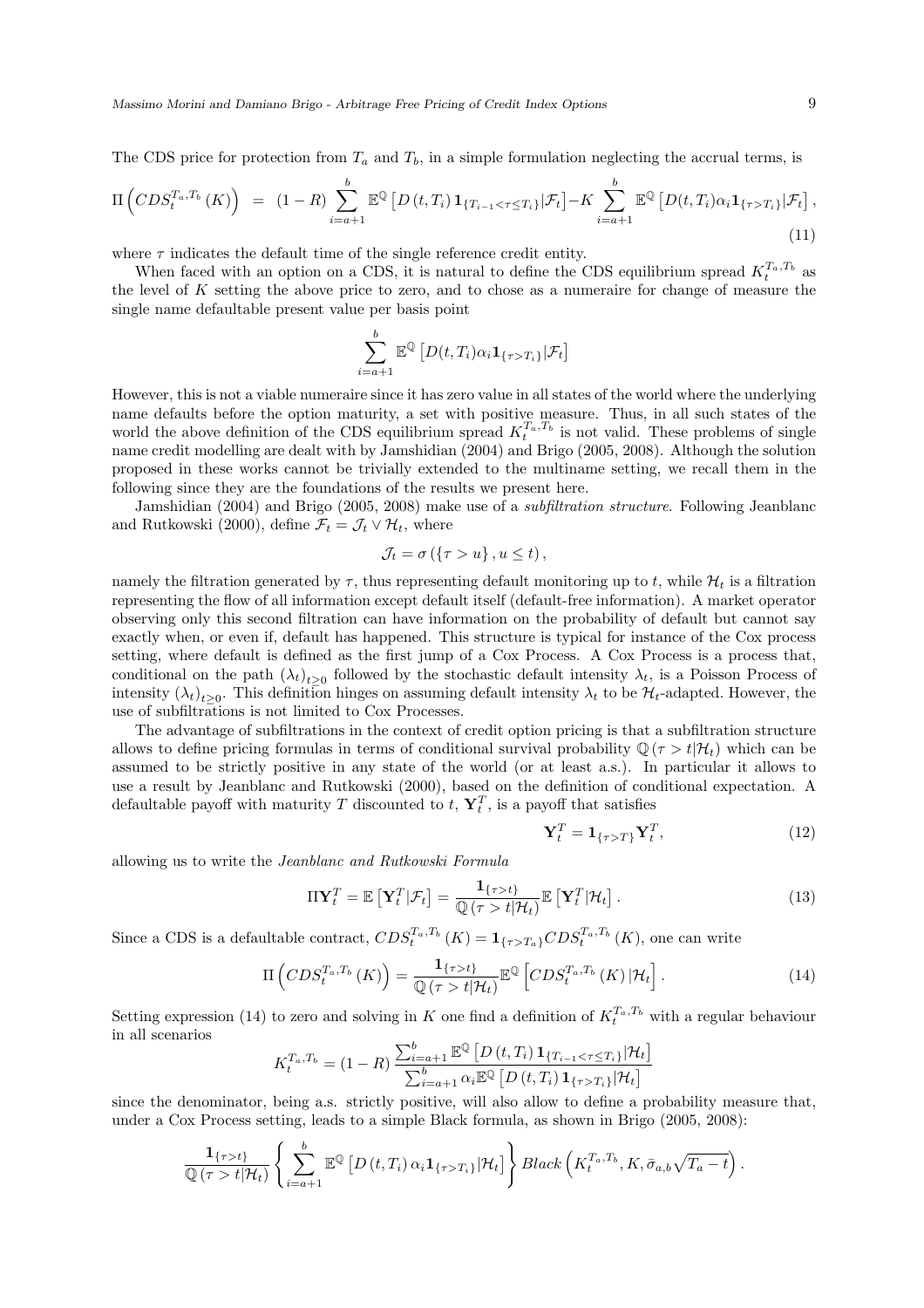In order to understand the following developments, it is important to notice why the use of the  $\mathcal{H}_t$ subfiltration, excluding information on default of the underlying single name, has effectively allowed to solve the above problems in a single name context. The corporate zero-coupon bonds considered in the CDS numeraire definition and the CDS itself are defaultable payoffs, whose value goes to zero at default, so we can use (13) and we can confine ourselves to making assumptions on the stochastic dynamics of the credit spread only on the  $\mathcal{H}_t$  subfiltration, which is all we need for pricing when  $\{\tau > t\}$ . We do not need to treat explicitly the case  $\{\tau \leq t\}$  since all involved payoffs have in this case a value which is known to be zero.

Then, for applying these results to options, we need the option itself to be priced with (13), and this is possible because single name Credit Options are knock-out options, namely their value is zero after default.

The situation in a multiname setting is different, so it requires a related but different approach, outlined in the next section.

#### 3.3 A new subfiltration for multiname credit derivatives

In a multiname setting we have a plurality of reference entities that can default, so the above subfiltration setting gives us a plurality of possible subfiltrations,

$$
\mathcal{F}_t = \mathcal{J}_t^i \vee \mathcal{H}_t^i,
$$
  
\n
$$
\mathcal{J}_t^i = \sigma(\{\tau_i > u\}, u \le t),
$$
\n(15)

so that  $\mathcal{J}_t^i$  is the filtration generated by the default time  $\tau_i$  of the name i, with  $i = 1, 2, \ldots, n$ , while  $\mathcal{H}_t^i$ is a filtration representing the flow of all information except the default of the name  $i$ . When the information structure of a single name default valuation model is defined implicitly through (15), Jamshidian (2004) calls the resulting model complementary. Complementary models are central in the framework of Jamshidian (2004).

It would be enough to consider any of these possible subfiltrations  $\mathcal{H}_t^i$  to avoid the multiname Index spread  $\tilde{S}^{T_A,T_M}_t$  to have an irregular behaviour (jump to infinity) at default of the entire pool. In terms of single name default times, the value of the spread denominator is

$$
\Pi\left(\gamma_t^{T_A,T_M}\right) = \sum_{i=1}^n \frac{1}{n} \sum_{j=A+1}^M \mathbb{E}\left[D\left(t,T_j\right) \alpha_j 1_{\{\tau_i>T_j\}}\right|\mathcal{F}_t\right]
$$

If we could price through a  $\mathcal{H}_t^k$ -expectation, analogously to the single name case, we would exclude information on default of the k-th name. In this case  $\mathbb{E}\left[D(t,T_j)\alpha_j 1_{\{\tau_k>T_j\}}\Big|\mathcal{H}_t^k\right]$  would never jump to zero, keeping the  $\mathcal{H}_t^k$ -expectation of the entire portfolio strictly positive. However, the choice of a single pivotal name would be arbitrary, and, more importantly, using (13) requires that the payoff  $Y_t^T$  goes to zero when  $\tau_k \leq t$ , which does not happen with the above portfolio.

We find that the most effective possibility for using  $(13)$  in this context is the following. We define We find that the most effective possibility for using (13) in this context is the following. We define<br>a sub-filtration that only excludes information on the event that sets  $\Pi\left(\gamma_t^{T_A,T_M}\right)$  to zero. Define a new stopping time

$$
\hat{\tau} = \max(\tau_1, \tau_2, \dots, \tau_n)
$$

and define implicitly a new filtration  $\hat{\mathcal{H}}_t$  such that

$$
\mathcal{F}_t = \hat{\mathcal{J}}_t \vee \hat{\mathcal{H}}_t \n\hat{\mathcal{J}}_t = \sigma(\{\hat{\tau} > u\}, u \le t),
$$

so that  $\hat{\mathcal{H}}_t$  excludes, from the total flow of market information, the information on the happening of a so-called portfolio "armageddon event", corresponding to the default of all names in a portfolio. An extremely unlikely event when the option is on an a large Index with high-rating names and the market situation is normal, but that can have a non-negligible risk-neutral probability for products involving optionality on smaller portfolios or in stressed market conditions, as we show in Section 5.

In the following we assume that

$$
\mathbb{Q}\left(\hat{\tau} > t | \hat{\mathcal{H}}_t\right) > 0 \quad \text{a.s.}
$$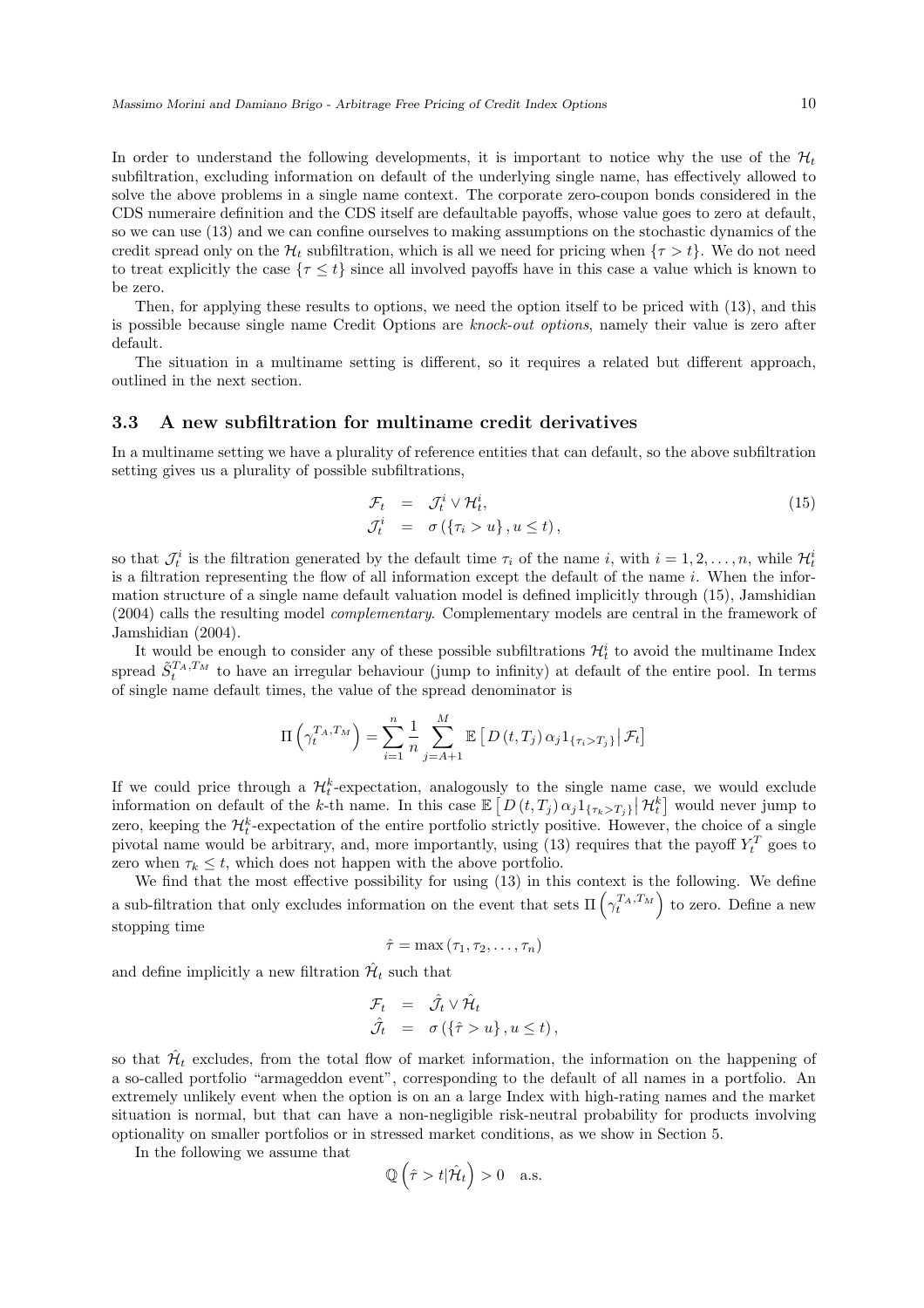Exploiting that  $\gamma_t^{T_A, T_M} = \mathbf{1}_{\{\hat{\tau} > T_A\}} \gamma_t^{T_A, T_M}$ , define

 $\overline{a}$ 

$$
\hat{\Pi}\left(\gamma_t^{T_A,T_M}\right) := \mathbb{E}\left[\gamma_t^{T_A,T_M}|\hat{\mathcal{H}}_t\right]
$$

so as to write

$$
\Pi\left(\gamma_t^{T_A, T_M}\right) = \mathbb{E}\left[\gamma_t^{T_A, T_M} | \mathcal{F}_t\right] = \frac{\mathbf{1}_{\{\hat{\tau} > t\}}}{\mathbb{Q}\left(\hat{\tau} > t | \hat{\mathcal{H}}_t\right)} \mathbb{E}\left[\gamma_t^{T_A, T_M} | \hat{\mathcal{H}}_t\right]
$$
\n
$$
= \frac{\mathbf{1}_{\{\hat{\tau} > t\}}}{\mathbb{Q}\left(\hat{\tau} > t | \hat{\mathcal{H}}_t\right)} \hat{\Pi}\left(\gamma_t^{T_A, T_M}\right). \tag{16}
$$

The quantity  $\hat{\Pi}$  $\gamma^{T_A,T_M}_t$ is never null, and we will see that it is what we need for an effective definition of the Index Spread and of an equivalent pricing measure for Index Options.

#### 3.4 Consistent computation of the Index Spread

´

Now, for reaching a valid definition of the spread, there is one remaining step. We need to price the Loss-Adjusted index (7) through the  $\hat{\mathcal{H}}_t$  subfiltration. Unfortunately, we notice that applying (13) with  $\hat{\tau}$ playing the role of  $\tau$  does not work, since (12) does not hold. In fact the Loss-Adjusted index, differently from  $\gamma_t^{T_A, T_M}$ , is never null, because even in case  $\hat{\tau} \leq T_A$  we receive front end protection. Now we need a generalization of (13). We can generalize (13) as follows

$$
\mathbf{Y}_{t}^{T} = \mathbf{1}_{\{\hat{\tau} > t\}} \mathbf{Y}_{t}^{T} + \mathbf{1}_{\{\hat{\tau} \le t\}} \mathbf{Y}_{t}^{T},
$$
  

$$
\mathbb{E} \left[ \mathbf{Y}_{t}^{T} | \mathcal{F}_{t} \right] = \mathbb{E} \left[ \mathbf{1}_{\{\hat{\tau} > t\}} \mathbf{Y}_{t}^{T} | \mathcal{F}_{t} \right] + \mathbb{E} \left[ \mathbf{1}_{\{\hat{\tau} \le t\}} \mathbf{Y}_{t}^{T} | \mathcal{F}_{t} \right]
$$

The first component can now be computed through (13), since  $1_{\{\hat{\tau}>t\}} Y_t^T$  is a defaultable payoff:

$$
\mathbb{E}\left[\mathbf{1}_{\{\hat{\tau}>t\}}\mathbf{Y}_{t}^{T}|\mathcal{F}_{t}\right]=\frac{\mathbf{1}_{\{\hat{\tau}>t\}}}{\mathbb{Q}\left(\hat{\tau}>t|\hat{\mathcal{H}}_{t}\right)}\mathbb{E}\left[\mathbf{1}_{\{\hat{\tau}>t\}}\mathbf{Y}_{t}^{T}|\hat{\mathcal{H}}_{t}\right]
$$

As for the second component,

$$
\mathbb{E}\left[\mathbf{1}_{\{\hat{\tau}\leq t\}}\mathbf{Y}_{t}^{T}|\mathcal{F}_{t}\right] = \mathbb{E}\left[\mathbf{1}_{\{\hat{\tau}\leq t\}}\mathbf{Y}_{t}^{T}|\hat{\mathcal{J}}_{t}\vee\hat{\mathcal{H}}_{t}\right] = \mathbb{E}\left[\mathbf{1}_{\{\hat{\tau}\leq t\}}\mathbf{Y}_{t}^{T}|\sigma(\hat{\tau})\vee\hat{\mathcal{H}}_{t}\right]
$$
\n
$$
= \mathbf{1}_{\{\hat{\tau}\leq t\}}\mathbb{E}\left[\mathbf{Y}_{t}^{T}|\sigma(\hat{\tau})\vee\hat{\mathcal{H}}_{t}\right]
$$
\n(17)

See Bielecki and Rutkowski (2001) for more details on the above passages. The final formula is

$$
\mathbb{E}\left[\mathbf{Y}_{t}^{T}|\mathcal{F}_{t}\right] = \frac{\mathbf{1}_{\{\hat{\tau} > t\}}}{\mathbb{Q}\left(\hat{\tau} > t|\hat{\mathcal{H}}_{t}\right)}\mathbb{E}\left[\mathbf{1}_{\{\hat{\tau} > t\}}\mathbf{Y}_{t}^{T}|\hat{\mathcal{H}}_{t}\right] + \mathbf{1}_{\{\hat{\tau} \le t\}}\mathbb{E}\left[\mathbf{Y}_{t}^{T}|\sigma\left(\hat{\tau}\right) \vee \hat{\mathcal{H}}_{t}\right].
$$
\n(18)

The second component corresponds to the value of the payoff when we know that all defaults have already happened, and we know the exact "armageddon" time. It is possible to use (18) for pricing a Loss-Adjusted index only if we are able to compute the second component (17) without using assumptions on the dynamics of the forward spread, that, analogously to the single name case, we are going to give only for the  $\hat{\mathcal{H}}_t$  filtration.

We now apply  $(18)$  to the Loss-Adjusted index payoff  $(7)$ :

$$
\Pi\left(\tilde{I}_{t}^{T_{A},T_{M}}\left(K\right)\right)=\mathbf{1}_{\{\hat{\tau}\leq t\}}\mathbb{E}\left[\Phi_{t}^{T_{A},T_{M}}-\Psi_{t}^{T_{A},T_{M}}\left(K\right)+F_{t}^{T_{A}}|\sigma\left(\hat{\tau}\right)\vee\hat{\mathcal{H}}_{t}\right]
$$
\n
$$
+\frac{\mathbf{1}_{\{\hat{\tau}>t\}}}{\mathbb{Q}\left(\hat{\tau}>t|\hat{\mathcal{H}}_{t}\right)}\mathbb{E}\left[\mathbf{1}_{\{\hat{\tau}>t\}}\Phi_{t}^{T_{A},T_{M}}-\mathbf{1}_{\{\hat{\tau}>t\}}\Psi_{t}^{T_{A},T_{M}}\left(K\right)+\mathbf{1}_{\{\hat{\tau}>t\}}F_{t}^{T_{A}}|\hat{\mathcal{H}}_{t}\right]
$$
\n
$$
=\begin{array}{l}\n\vdots\ I_{1}+I_{2}\n\end{array}
$$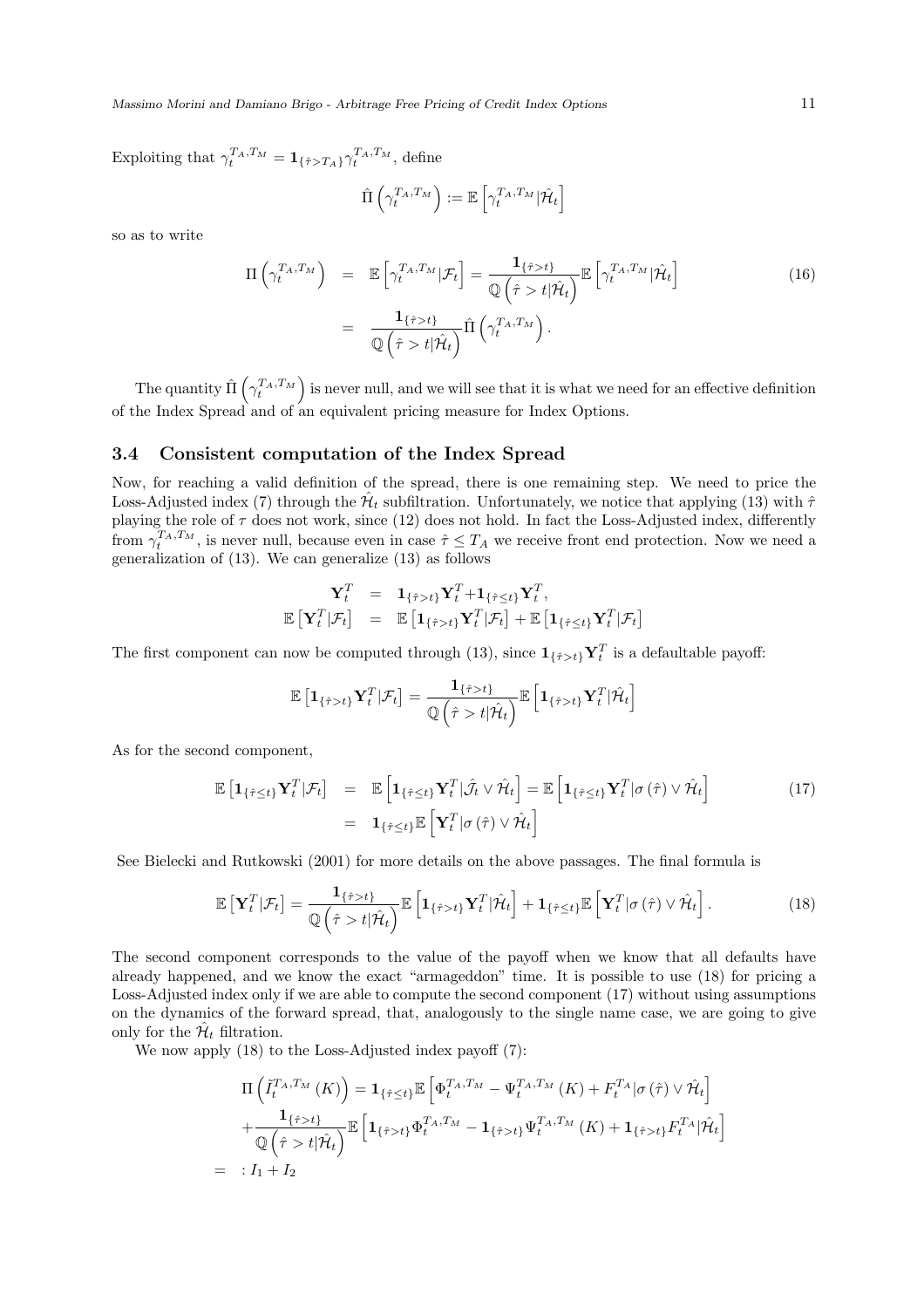We analyze first  $I_1$ . Notice that

$$
\mathbf{1}_{\{\hat{\tau}\leq t\}}\mathbb{E}\left[\Phi_t^{T_A,T_M}|\sigma(\hat{\tau})\vee\hat{\mathcal{H}}_t\right] = 0, \qquad \mathbf{1}_{\{\hat{\tau}\leq t\}}\mathbb{E}\left[\Psi_t^{T_A,T_M}\left(K\right)|\sigma(\hat{\tau})\vee\hat{\mathcal{H}}_t\right] = 0,
$$

while

$$
\mathbf{1}_{\{\hat{\tau}\leq t\}}\mathbb{E}\left[F_t^{T_A}\middle|\sigma(\hat{\tau})\vee\hat{\mathcal{H}}_t\right] = \mathbf{1}_{\{\hat{\tau}\leq t\}}\mathbb{E}\left[D(t,T_A)\,L(T_A)\middle|\sigma(\hat{\tau})\vee\hat{\mathcal{H}}_t\right]
$$
\n
$$
= \mathbf{1}_{\{\hat{\tau}\leq t\}}\left(1-R\right)\mathbb{E}\left[D(t,T_A)\middle|\sigma(\hat{\tau})\vee\hat{\mathcal{H}}_t\right] = \mathbf{1}_{\{\hat{\tau}\leq t\}}\left(1-R\right)P(t,T_A)
$$

Indeed, since we are conditioning to knowledge that all names have already defaulted, the expectation of front end protection corresponds to the entire notional diminished by the recovery.

We now analyze  $I_2$ . Notice that

$$
\mathbf{1}_{\{\hat{\tau} > t\}} \Phi_t^{T_A, T_M} = \Phi_t^{T_A, T_M}
$$

$$
\mathbf{1}_{\{\hat{\tau} > t\}} \Psi_t^{T_A, T_M} (K) = \Psi_t^{T_A, T_M} (K)
$$

since protection and premium leg payoffs go to zero when all names in the portfolio default, so, calling

$$
\mathbb{E}\left[\Phi_t^{T_A,T_M}|\hat{\mathcal{H}}_t\right] =: \hat{\Pi}\left(\Phi_t^{T_A,T_M}\right), \quad \mathbb{E}\left[\Psi_t^{T_A,T_M}\left(K\right)|\hat{\mathcal{H}}_t\right] =: \hat{\Pi}\left(\Psi_t^{T_A,T_M}\left(K\right)\right)
$$

we have

$$
\Pi\left(\tilde{I}_{t}^{T_{A},T_{M}}\left(K\right)\right)=\mathbf{1}_{\{\hat{\tau}\leq t\}}\left(1-R\right)P\left(t,T_{A}\right)\n+\frac{\mathbf{1}_{\{\hat{\tau}\geq t\}}}{\mathbb{Q}\left(\hat{\tau}>t|\hat{\mathcal{H}}_{t}\right)}\left\{\hat{\Pi}\left(\Phi_{t}^{T_{A},T_{M}}\right)-\hat{\Pi}\left(\Psi_{t}^{T_{A},T_{M}}\left(K\right)\right)+\mathbb{E}\left[\mathbf{1}_{\{\hat{\tau}\geq t\}}F_{t}^{T_{A}}|\hat{\mathcal{H}}_{t}\right]\right\}
$$
\n(19)

Now it is convenient to perform the following decomposition:

$$
\mathbb{E}\left[\mathbf{1}_{\{\hat{\tau} > t\}} F_t^{T_A} | \hat{\mathcal{H}}_t\right] = \mathbb{E}\left[\mathbf{1}_{\{t < \hat{\tau} \le T_A\}} F_t^{T_A} | \hat{\mathcal{H}}_t\right] + \mathbb{E}\left[\mathbf{1}_{\{\hat{\tau} > T_A\}} F_t^{T_A} | \hat{\mathcal{H}}_t\right]
$$

$$
= (1 - R) \mathbb{E}\left[\mathbf{1}_{\{t < \hat{\tau} \le T_A\}} D(t, T_A) | \hat{\mathcal{H}}_t\right] + \mathbb{E}\left[\mathbf{1}_{\{\hat{\tau} > T_A\}} F_t^{T_A} | \hat{\mathcal{H}}_t\right]
$$

so that

$$
\Pi\left(\tilde{I}_{t}^{T_{A},T_{M}}\left(K\right)\right) = \frac{\mathbf{1}_{\{\hat{\tau}>t\}}}{\mathbb{Q}\left(\hat{\tau}>t|\hat{\mathcal{H}}_{t}\right)}\left\{\hat{\Pi}\left(\Phi_{t}^{T_{A},T_{M}}\right)-\hat{\Pi}\left(\Psi_{t}^{T_{A},T_{M}}\left(K\right)\right)+\mathbb{E}\left[\mathbf{1}_{\{\hat{\tau}>T_{A}\}}F_{t}^{T_{A}}|\hat{\mathcal{H}}_{t}\right]\right\} + \frac{\mathbf{1}_{\{\hat{\tau}>t\}}\left(1-R\right)}{\mathbb{Q}\left(\hat{\tau}>t|\hat{\mathcal{H}}_{t}\right)}\times\mathbb{E}\left[\mathbf{1}_{\{t<\hat{\tau}\leq T_{A}\}}D\left(t,T_{A}\right)|\hat{\mathcal{H}}_{t}\right] + \mathbf{1}_{\{\hat{\tau}\leq t\}}\left(1-R\right)P\left(t,T_{A}\right)
$$
\n(20)

Formula (20) shows the actual components of the value of the Loss-Adjusted index, and will lead us in the next passages required for reaching a consistent valuation of the Index Option. We see that in a Loss-Adjusted portfolio we cannot define in all scenarios the equilibrium spread as the value of the spread setting the index value (19) to zero, since when  $\{\hat{\tau} \leq t\}$  the index value will always be  $(1 - R) P(t, T_A)$ . Therefore a consistent definition of the Index spread must avoid the hopeless attempt of globally setting to zero a value that in some scenarios can never be zero.

The financially meaningful definition of the Index Spread, that, as we will see in Section 4.2, also makes it a martingale under a natural pricing measure, considers the level of K setting the Index value to zero in all scenarios where some names survive until maturity. Only in such scenarios, in fact, the payoff actually depends on the Index Spread. This corresponds to setting to zero only the first component of the index value (20),

$$
\frac{\mathbf{1}_{\{\hat{\tau}>t\}}}{\mathbb{Q}\left(\hat{\tau}>t|\hat{\mathcal{H}}_t\right)}\left\{\hat{\Pi}\left(\Phi_t^{T_A,T_M}\right)-\hat{\Pi}\left(\Psi_t^{T_A,T_M}\left(K\right)\right)+\mathbb{E}\left[\mathbf{1}_{\{\hat{\tau}>T_A\}}F_t^{T_A}|\hat{\mathcal{H}}_t\right]\right\},\right.
$$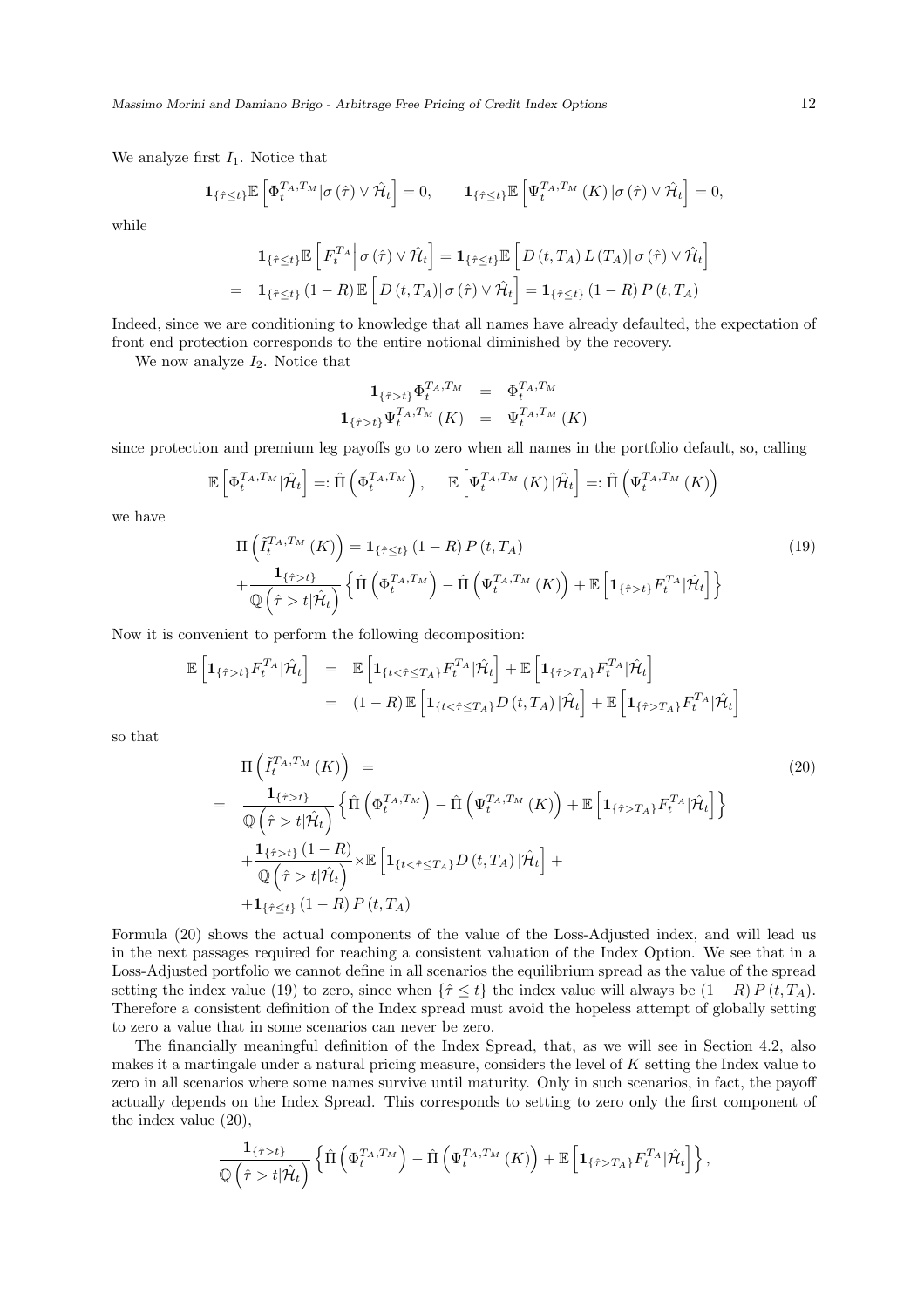which is the price of an armageddon-knock out tradable asset. We obtain the following definition of the equilibrium Arbitrage-free Index Spread

$$
\hat{S}_t^{T_A, T_M} = \frac{\hat{\Pi}\left(\Phi_t^{T_A, T_M}\right) + \mathbb{E}\left[\mathbf{1}_{\{\hat{\tau} > T_A\}} F_t^{T_A} | \hat{\mathcal{H}}_t\right]}{\hat{\Pi}\left(\gamma_t^{T_A, T_M}\right)}\tag{21}
$$

This definition of the index spread is both regular, since  $\hat{\Pi}$  $\overline{a}$  $\gamma^{T_A,T_M}_t$ ´ is bounded away from zero, and its definition has a reasonable financial meaning, since it does not claim to set to zero a value that cannot be set to zero with probability 1.

## 4 Arbitrage-free pricing of Index Options

The Index Option has payoff

$$
Y_t^{T_A,T_M}\left(K\right)=D\left(t,T_A\right)\left(\Pi\left(\tilde{I}_{T_A}^{T_A,T_M}\left(K\right)\right)\right)^+.
$$

In this section we evaluate the option, through change to a newly defined pricing measure. However we first need to analyze in more details the payoff.

#### 4.1 Analysis of the Index Option Payoff

From (19) and (21),

$$
\Pi\left(\tilde{I}_{T_A}^{T_A,T_M}(K)\right) = \frac{\mathbf{1}_{\{\hat{\tau} > T_A\}}}{\mathbb{Q}\left(\hat{\tau} > T_A|\hat{\mathcal{H}}_{T_A}\right)}\hat{\Pi}\left(\gamma_{T_A}^{T_A,T_M}\right)\left(\hat{S}_{T_A}^{T_A,T_M} - K\right) + \mathbf{1}_{\{\hat{\tau} \le T_A\}}\left(1 - R\right)
$$

The use of subfiltrations and pricing formula (18) induces a redefinition not only of the underlying spread, but also of the value of the Index at Maturity and thus of the Index Option payoff:

$$
Y_t^{T_A,T_M}(K) = D(t,T_A) \left( \frac{\mathbf{1}_{\{\hat{\tau} > T_A\}}}{\mathbb{Q}\left(\hat{\tau} > T_A | \hat{\mathcal{H}}_{T_A}\right)} \hat{\Pi}\left(\gamma_{T_A}^{T_A,T_M}\right) \left(\hat{S}_{T_A}^{T_A,T_M} - K\right) + \mathbf{1}_{\{\hat{\tau} \le T_A\}} (1 - R) \right)^{+}
$$
  
= 
$$
D(t,T_A) \frac{\mathbf{1}_{\{\hat{\tau} > T_A\}}}{\mathbb{Q}\left(\hat{\tau} > T_A | \hat{\mathcal{H}}_{T_A}\right)} \hat{\Pi}\left(\gamma_{T_A}^{T_A,T_M}\right) \left(\hat{S}_{T_A}^{T_A,T_M} - K\right)^{+} + \mathbf{1}_{\{\hat{\tau} \le T_A\}} (1 - R),
$$

where the last passage follows from the properties of indicators. Notice the correct payoff is split in two parts, and differently from (9) it does not lead to Problem 2 of Section 3.1, but instead it represents the actual payoff in all states of the world. Now, using again pricing formula (18), we can reach a fully consistent computation of the value of the Credit Index Option.

i

$$
\Pi\left(Y_t^{T_A, T_M}(K)\right) = \mathbf{1}_{\{\hat{\tau}\leq t\}} \mathbb{E}\left[Y_t^{T_A, T_M}(K) | \sigma(\hat{\tau}) \vee \hat{\mathcal{H}}_t\right] + \frac{\mathbf{1}_{\{\hat{\tau} > t\}}}{\mathbb{Q}\left(\hat{\tau} > t | \hat{\mathcal{H}}_t\right)} \mathbb{E}\left[\mathbf{1}_{\{\hat{\tau} > t\}} Y_t^{T_A, T_M}(K) | \hat{\mathcal{H}}_t\right] = O_1 + O_2
$$

Notice  $\mathbf{1}_{\{\hat{\tau}\leq t\}} \times \mathbf{1}_{\{\hat{\tau} > T_A\}} = 0$ ,  $\mathbf{1}_{\{\hat{\tau}\leq t\}} \times \mathbf{1}_{\{\hat{\tau} \leq T_A\}} = \mathbf{1}_{\{\hat{\tau} \leq t\}}$ , so

$$
O_1 = \mathbf{1}_{\{\hat{\tau} \le t\}} \mathbf{1}_{\{\hat{\tau} \le T_A\}} \mathbb{E} \left[ D(t, T_A) \left(1 - R\right) | \sigma(\hat{\tau}) \vee \hat{\mathcal{H}}_t \right]
$$
  
=  $\mathbf{1}_{\{\hat{\tau} \le t\}} \left(1 - R\right) P(t, T_A),$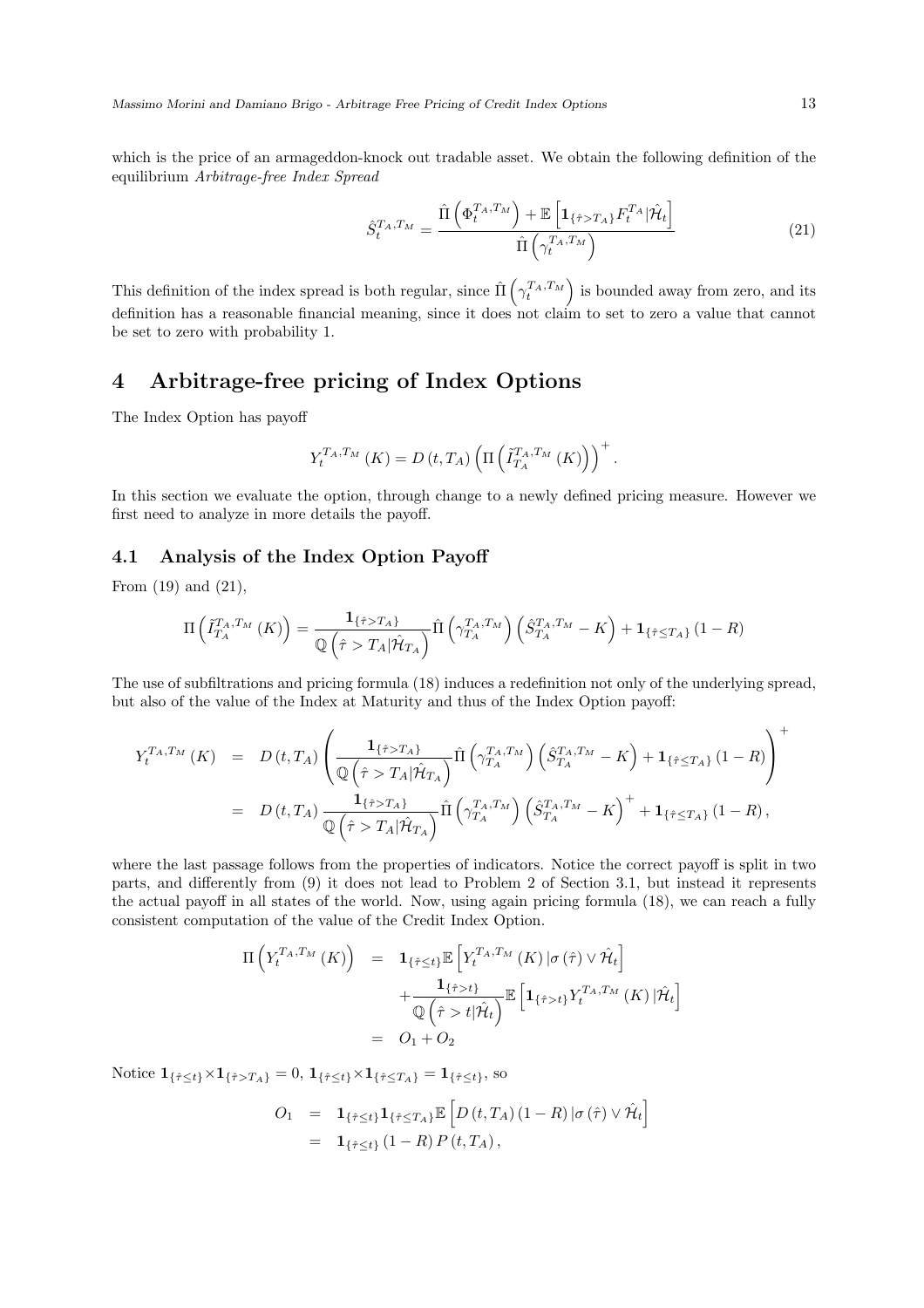and

$$
O_2 = \frac{\mathbf{1}_{\{\hat{\tau} > t\}}}{\mathbb{Q}\left(\hat{\tau} > t|\hat{\mathcal{H}}_t\right)} \mathbb{E}\left[D\left(t, T_A\right) \frac{\mathbf{1}_{\{\hat{\tau} > T_A\}}}{\mathbb{Q}\left(\hat{\tau} > T_A|\hat{\mathcal{H}}_{T_A}\right)} \hat{\Pi}\left(\gamma_{T_A}^{T_A, T_M}\right) \left(\hat{S}_{T_A}^{T_A, T_M} - K\right)^{+} |\hat{\mathcal{H}}_t\right] + \frac{\mathbf{1}_{\{\hat{\tau} > t\}}}{\mathbb{Q}\left(\hat{\tau} > t|\hat{\mathcal{H}}_t\right)} \mathbb{E}\left[D\left(t, T_A\right) \mathbf{1}_{\{t < \hat{\tau} \le T_A\}}\left(1 - R\right) |\hat{\mathcal{H}}_t\right]
$$

This leads to the option pricing formula

$$
\Pi\left(Y_t^{T_A, T_M}(K)\right)
$$
\n
$$
= \frac{\mathbf{1}_{\{\hat{\tau} > t\}}}{\mathbb{Q}\left(\hat{\tau} > t | \hat{\mathcal{H}}_t\right)} \mathbb{E}\left[D\left(t, T_A\right) \frac{\mathbf{1}_{\{\hat{\tau} > T_A\}}}{\mathbb{Q}\left(\hat{\tau} > T_A | \hat{\mathcal{H}}_{T_A}\right)} \hat{\Pi}\left(\gamma_{T_A}^{T_A, T_M}\right) \left(\hat{S}_{T_A}^{T_A, T_M} - K\right)^{+} | \hat{\mathcal{H}}_t\right]
$$
\n
$$
+ \frac{\mathbf{1}_{\{\hat{\tau} > t\}}}{\mathbb{Q}\left(\hat{\tau} > t | \hat{\mathcal{H}}_t\right)} \mathbb{E}\left[D\left(t, T_A\right) \mathbf{1}_{\{t < \hat{\tau} \le T_A\}}\left(1 - R\right) | \hat{\mathcal{H}}_t\right]
$$
\n
$$
+ \mathbf{1}_{\{\hat{\tau} \le t\}}\left(1 - R\right) P\left(t, T_A\right)
$$
\n
$$
= : \hat{O}_1 + \hat{O}_2 + \hat{O}_3
$$
\n(22)

So we have reached a formula that really shows the different components of the option value, and allows us to compute them in a convenient way. The third part  $\hat{O}_3$  is just the present value of the option when a portfolio "armageddon event" happens before t. The second part  $\hat{O}_2$  takes correctly into account the probability of such an event between now and the option expiry. The first part  $\hat{O}_1$ , that erroneously was the only one considered in the simpler formula (10), is the part that we will compute through a closed-form standard option formula.

This requires the definition of a viable change of measure, therefore it means solving also Problem 3. We see in the next section that, although this is technically the most demanding of the three problems, the preceding analysis and in particular the introduction of an appropriate subfiltration already gives us the correct tools to deal with this issue.

#### 4.2 An Equivalent measure for Credit Multiname Options

Now we deal with the evaluation of the first part of (22), that as we have seen is the only part that contains optionality. First of all we compute

$$
\hat{O}_{1} = \frac{\mathbf{1}_{\{\hat{\tau} > t\}}}{\mathbb{Q}\left(\hat{\tau} > t|\hat{\mathcal{H}}_{t}\right)} \mathbb{E}\left[D\left(t, T_{A}\right) \frac{\mathbf{1}_{\{\hat{\tau} > T_{A}\}}}{\mathbb{Q}\left(\hat{\tau} > T_{A}|\hat{\mathcal{H}}_{T_{A}}\right)} \hat{\Pi}\left(\gamma_{T_{A}}^{T_{A}, T_{M}}\right) \left(\hat{S}_{T_{A}}^{T_{A}, T_{M}} - K\right)^{+} |\hat{\mathcal{H}}_{t}\right] \n= \frac{\mathbf{1}_{\{\hat{\tau} > t\}}}{\mathbb{Q}\left(\hat{\tau} > t|\hat{\mathcal{H}}_{t}\right)} \mathbb{E}\left[\mathbb{E}\left[D\left(t, T_{A}\right) \frac{\mathbf{1}_{\{\hat{\tau} > T_{A}\}}}{\mathbb{Q}\left(\hat{\tau} > T_{A}|\hat{\mathcal{H}}_{T_{A}}\right)} \hat{\Pi}\left(\gamma_{T_{A}}^{T_{A}, T_{M}}\right) \left(\hat{S}_{T_{A}}^{T_{A}, T_{M}} - K\right)^{+} |\hat{\mathcal{H}}_{T_{A}}\right] |\hat{\mathcal{H}}_{t}\right] \n= \frac{\mathbf{1}_{\{\hat{\tau} > t\}}}{\mathbb{Q}\left(\hat{\tau} > t|\hat{\mathcal{H}}_{t}\right)} \mathbb{E}\left[D\left(t, T_{A}\right) \frac{\mathbf{1}}{\mathbb{Q}\left(\hat{\tau} > T_{A}|\hat{\mathcal{H}}_{T_{A}}\right)} \hat{\Pi}\left(\gamma_{T_{A}}^{T_{A}, T_{M}}\right) \left(\hat{S}_{T_{A}}^{T_{A}, T_{M}} - K\right)^{+} \mathbb{E}\left[\mathbf{1}_{\{\hat{\tau} > T_{A}\}} |\hat{\mathcal{H}}_{T_{A}}\right] |\hat{\mathcal{H}}_{t}\right] \n= \frac{\mathbb{Q}\left(\hat{\tau} > t|\hat{\mathcal{H}}_{t}\right)}{\mathbb{Q}\left(\hat{\tau} > T_{A}|\hat{\mathcal{H}}_{T_{A}}\right)} \hat{\Pi}\left(\gamma_{T_{A}}^{T_{A}, T_{M}}\right) \left(\hat{S}_{T_{A}}^{T_{A}, T_{M}} - K\right)^{+} \mathbb{E}\left[\mathbf{1}_{\{\hat{\tau}
$$

Since

$$
\mathbb{E}\left[\mathbf{1}_{\{\hat{\tau} > T_A\}}|\hat{\mathcal{H}}_{T_A}\right] = \mathbb{Q}\left(\hat{\tau} > T_A|\hat{\mathcal{H}}_{T_A}\right)
$$

we have

$$
\hat{O}_1 = \frac{\mathbf{1}_{\{\hat{\tau} > t\}}}{\mathbb{Q}\left(\hat{\tau} > t | \hat{\mathcal{H}}_t\right)} \mathbb{E}\left[D\left(t, T_A\right) \hat{\Pi}\left(\gamma_{T_A}^{T_A, T_M}\right) \left(\hat{S}_{T_A}^{T_A, T_M} - K\right)^+ | \hat{\mathcal{H}}_t\right]
$$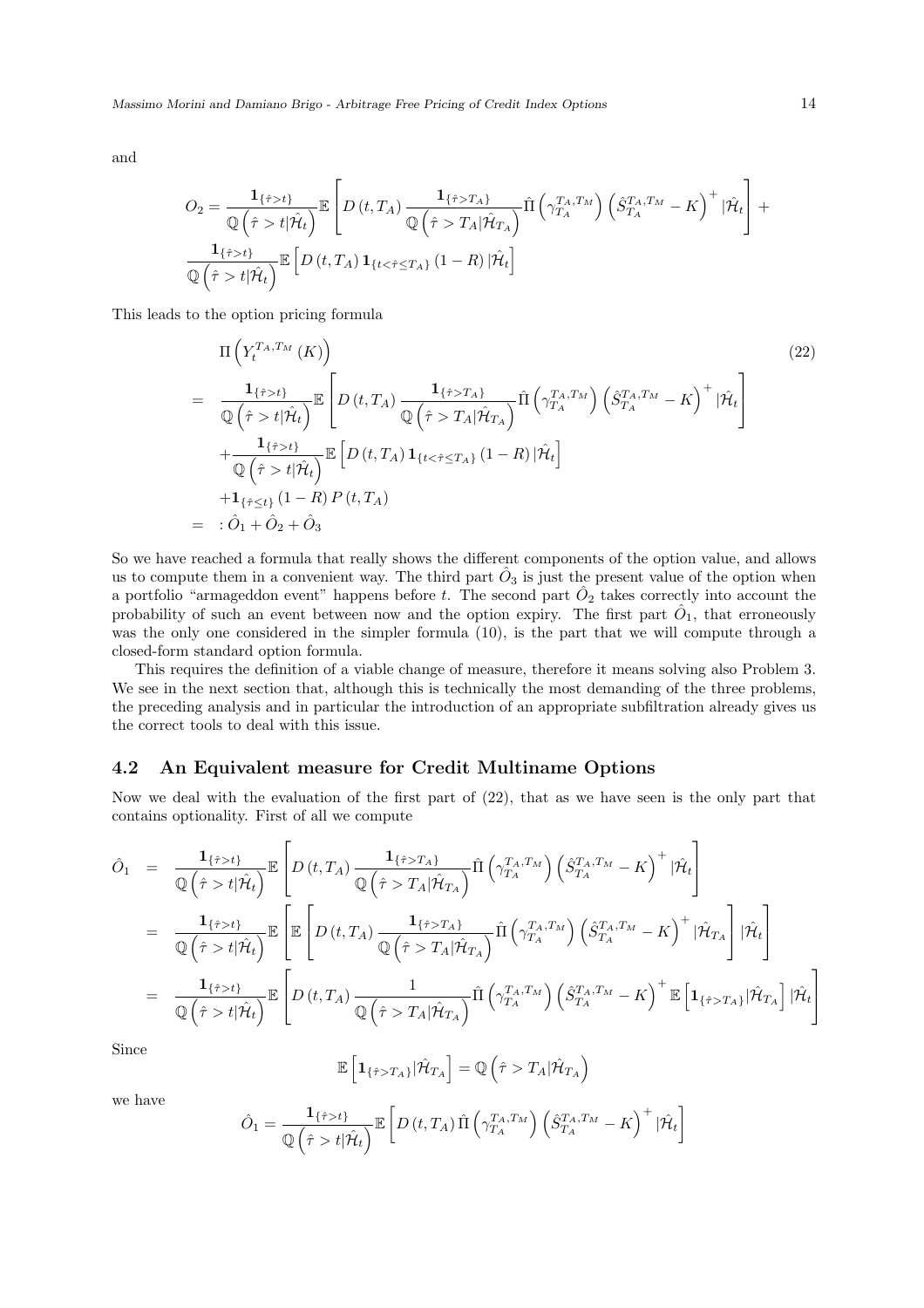Now it is natural to take the quantity

$$
\hat{\Pi}\left(\gamma_t^{T_A,T_M}\right) = \mathbb{E}\left[\gamma_t^{T_A,T_M}|\hat{\mathcal{H}}_t\right] = \mathbb{E}\left[\sum_{j=A+1}^M D\left(t,T_j\right)\alpha_j\left(1-\frac{L\left(T_j\right)}{\left(1-R\right)}\right)|\hat{\mathcal{H}}_t\right]
$$

to define a probability measure  $\hat{\mathbb{Q}}^{T_A,T_M}$  allowing to simplify the computation. In fact, differently from  $\Pi\left(\gamma_t^{T_A,T_M}\right)$  which would be the quantity that one should select if subfiltrations had not been introduced,  $\hat{\Pi}\left(\gamma_t^{T_A,T_M}\right)$  is strictly positive. Only with a strictly positive quantity we remain in the context of probability measures which are equivalent to the risk neutral measure and, by transitivity, to the real world probability measure.

We define the  $T_A, T_M$ -no-armageddon pricing measure  $\hat{Q}^{T_A, T_M}$  through definition of the Radon-Nykodim derivative of this measure with respect to  $\mathbb{Q}$ , restricted to  $\hat{\mathcal{H}}_{T_A}$ ,

$$
Z_{T_A} = \left. \frac{d\hat{\mathbb{Q}}^{T_A, T_M}}{d\mathbb{Q}} \right|_{\hat{\mathcal{H}}_{T_A}}.
$$
\n
$$
(23)
$$

Recall that, by definition of Radon-Nykodim derivative,

$$
\hat{\mathbb{Q}}^{T_A,T_M}(A) = \int_A Z_{T_A} d\mathbb{Q}, \quad A \in \hat{\mathcal{H}}_{T_A}.
$$

The definition of  $Z_{T_A}$  that allows a computational simplification of option pricing is

$$
Z_{T_A} = \frac{B_0 \prod \left(\gamma_{T_A}^{T_A, T_M}\right)}{\prod \left(\gamma_0^{T_A, T_M}\right) B_{T_A}}.
$$

Notice that  $B_t$ , the locally risk-free bank account, is  $\hat{\mathcal{H}}_t$ -adapted. For derivatives pricing we need to define the restriction of  $\hat{\mathbb{Q}}^{T_A,T_M}$  to  $\hat{\mathcal{H}}_t, t \leq T_A$ . It is clear that if we define  $Z_t, t \leq T_A$ , as an  $\hat{\mathcal{H}}_t$  martingale

$$
Z_t = \mathbb{E}\left[\left.\frac{d\hat{\mathbb{Q}}^{T_A,T_M}}{d\mathbb{Q}}\right|_{\hat{\mathcal{H}}_{T_A}}\right|\hat{\mathcal{H}}_t\right]
$$

we have that  $Z_t$  is exactly the restriction we are looking for,  $Z_t = \frac{d\hat{\mathbb{Q}}^{T_A, T_M}}{d\mathbb{Q}}$  $\Big|_{\hat{\mathcal{H}}_t}$ , since for all  $C \in \hat{\mathcal{H}}_t$  $\overline{a}$ ¯  $\overline{a}$ 

$$
\int_C \left. \frac{d\hat{\mathbb{Q}}^{T_A, T_M}}{d\mathbb{Q}} \right|_{\hat{\mathcal{H}}_t} d\mathbb{Q} = \int_C \mathbb{E}\left[\left. \frac{d\hat{\mathbb{Q}}^{T_A, T_M}}{d\mathbb{Q}} \right|_{\hat{\mathcal{H}}_{T_A}} \right| \hat{\mathcal{H}}_t \right] d\mathbb{Q} = \int_C \left. \frac{d\hat{\mathbb{Q}}^{T_A, T_M}}{d\mathbb{Q}} \right|_{\hat{\mathcal{H}}_{T_A}} d\mathbb{Q} = \hat{\mathbb{Q}}^{T_A, T_M} (C) .
$$

where the last but one passage comes from Kolmogorov's definition of conditional expectation. Then notice that

$$
\frac{d\hat{\mathbb{Q}}^{T_A,T_M}}{d\mathbb{Q}}\Big|_{\hat{\mathcal{H}}_t} = \mathbb{E}\left[\frac{B_0 \hat{\Pi}\left(\gamma_{T_A}^{T_A,T_M}\right)}{\hat{\Pi}\left(\gamma_0^{T_A,T_M}\right) B_{T_A}}\Bigg|\hat{\mathcal{H}}_t\right]
$$
\n
$$
= \frac{B_0}{\hat{\Pi}\left(\gamma_0^{T_A,T_M}\right)} \mathbb{E}\left[\mathbb{E}\left[\sum_{j=A+1}^M \frac{1}{B_{T_j}} \alpha_j \left(1 - \frac{L(T_j)}{(1-R)}\right) \Big|\hat{\mathcal{H}}_{T_A}\right] \Bigg|\hat{\mathcal{H}}_t\right]
$$
\n
$$
= \frac{B_0}{\hat{\Pi}\left(\gamma_0^{T_A,T_M}\right) B_t} \mathbb{E}\left[\sum_{j=A+1}^M \frac{B_t}{B_{T_j}} \alpha_j \left(1 - \frac{L(T_j)}{(1-R)}\right) \Bigg|\hat{\mathcal{H}}_t\right]
$$
\n
$$
= \frac{B_0 \hat{\Pi}\left(\gamma_t^{T_A,T_M}\right)}{\hat{\Pi}\left(\gamma_0^{T_A,T_M}\right) B_t}
$$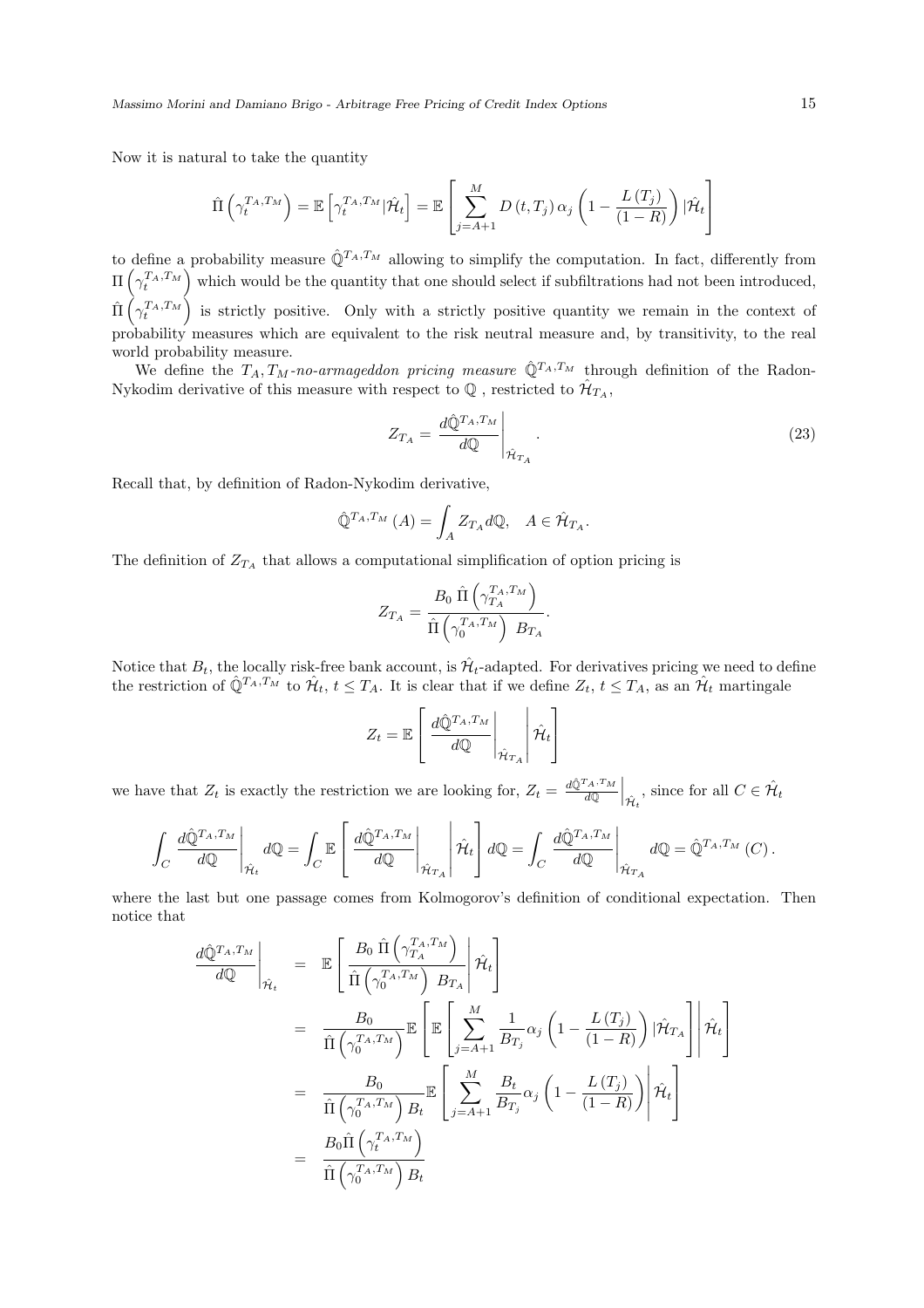so also the Radon-Nykodim derivative restricted to all  $\hat{\mathcal{H}}_t$ ,  $t \leq T_A$ , can be expressed in closed form through market quantities. This is sufficient to apply the well-known Bayes rule for conditional change of measure.

Consider a sub  $\sigma$ -algebra  $\mathcal N$  of  $\sigma$ -algebra  $\mathcal M$  and an  $\mathcal M$ -measurable X, integrable under the measures P1 and P2,  $P1 \sim P2$ . We have the following result.

**Proposition 1** (Bayes rule for conditional change of measure) When  $X$  is  $M$ -measurable

$$
\mathbb{E}^{P2}\left[X|\mathcal{N}\right] = \mathbb{E}^{P1}\left[X\frac{\mathbb{E}^{P1}\left[\frac{dP2}{dP1}|\mathcal{M}\right]}{\mathbb{E}^{P1}\left[\frac{dP2}{dP1}|\mathcal{N}\right]}\right|\mathcal{N}\right].
$$

**Proof.** The RHS is by definition  $\mathcal{N}$ -measurable. Exploiting

$$
\mathbb{E}^{P2}\left[1_C X\right] = \mathbb{E}^{P1}\left[1_C X \mathbb{E}^{P1}\left[\frac{dP2}{dP1}|\mathcal{N}\right]\right],
$$

for any  $C\in\mathcal{N}$ 

$$
\int_C \mathbb{E}^{P1}\left[X\mathbb{E}^{P1}\left[\frac{dP2}{dP1}|\mathcal{M}\right]\frac{1}{\mathbb{E}^{P1}\left[\frac{dP2}{dP1}|\mathcal{N}\right]}\middle|\mathcal{N}\right]dP2
$$
\n
$$
=\int_C \mathbb{E}^{P1}\left[X\mathbb{E}^{P1}\left[\frac{dP2}{dP1}|\mathcal{M}\right]\middle|\mathcal{N}\right]dP1 = \int_C \mathbb{E}^{P1}\left[X\frac{dP2}{dP1}|\mathcal{N}\right]dP1
$$

By definition of conditional expectation,

$$
= \int_C \mathbb{E}^{P1} \left[ X \frac{dP2}{dP1} \middle| \mathcal{N} \right] dP1 = \int_C X \frac{dP2}{dP1} dP1 = \int_C X dP2.
$$

In our context, we have to compute

$$
\hat{O}_1 = \frac{\mathbf{1}_{\{\hat{\tau} > t\}}}{\mathbb{Q}\left(\hat{\tau} > t | \hat{\mathcal{H}}_t\right)} \mathbb{E}\left[D\left(t, T_A\right) \hat{\Pi}\left(\gamma_{T_A}^{T_A, T_M}\right) \left(\hat{S}_{T_A}^{T_A, T_M} - K\right)^+ | \hat{\mathcal{H}}_t\right].
$$

and we have

$$
\frac{\mathbb{E}^{P1}\left[\frac{dP2}{dP1}|\mathcal{M}\right]}{\mathbb{E}^{P1}\left[\frac{dP2}{dP1}|\mathcal{N}\right]} = \frac{\mathbb{E}\left[\frac{d\hat{\mathbb{Q}}^{T_A,T_M}}{d\mathbb{Q}}|\hat{\mathcal{H}}_{T_A}\right]}{\mathbb{E}\left[\frac{d\hat{\mathbb{Q}}^{T_A,T_M}}{d\mathbb{Q}}|\hat{\mathcal{H}}_t\right]} = \frac{B_t\;\hat{\Pi}\left(\gamma_{T_A}^{T_A,T_M}\right)}{B_{T_A}\;\hat{\Pi}\left(\gamma_{t}^{T_A,T_M}\right)}.
$$

Thus

$$
\hat{O}_1 = \frac{\mathbf{1}_{\{\hat{\tau} > t\}}}{\mathbb{Q}\left(\hat{\tau} > t | \hat{\mathcal{H}}_t\right)} \hat{\Pi}\left(\gamma_t^{T_A, T_M}\right) \mathbb{E}\left[\frac{\mathbb{E}\left[\frac{d\hat{\mathbb{Q}}^{T_A, T_M}}{d\mathbb{Q}} | \hat{\mathcal{H}}_{T_A}\right]}{\mathbb{E}\left[\frac{d\hat{\mathbb{Q}}^{T_A, T_M}}{d\mathbb{Q}} | \hat{\mathcal{H}}_t\right]} \left(\hat{S}_{T_A}^{T_A, T_M} - K\right)^{+} | \hat{\mathcal{H}}_t\right].
$$

Noticing that  $\left(\hat{S}^{T_A,T_M}_{T_A}-K\right)$ is  $\hat{\mathcal{H}}_{T_A}$ -measurable, we apply Proposition 1,

$$
\hat{O}_1 = \frac{\mathbf{1}_{\{\hat{\tau} > t\}}}{\mathbb{Q}\left(\hat{\tau} > t | \hat{\mathcal{H}}_t\right)} \hat{\Pi}\left(\gamma_t^{T_A, T_M}\right) \hat{\mathbb{E}}^{T_A, T_M} \left[\left(\hat{S}_{T_A}^{T_A, T_M} - K\right)^+ | \hat{\mathcal{H}}_t\right]
$$
\n
$$
= \Pi\left(\gamma_t^{T_A, T_M}\right) \hat{\mathbb{E}}^{T_A, T_M} \left[\left(\hat{S}_{T_A}^{T_A, T_M} - K\right)^+ | \hat{\mathcal{H}}_t\right]
$$
\n(24)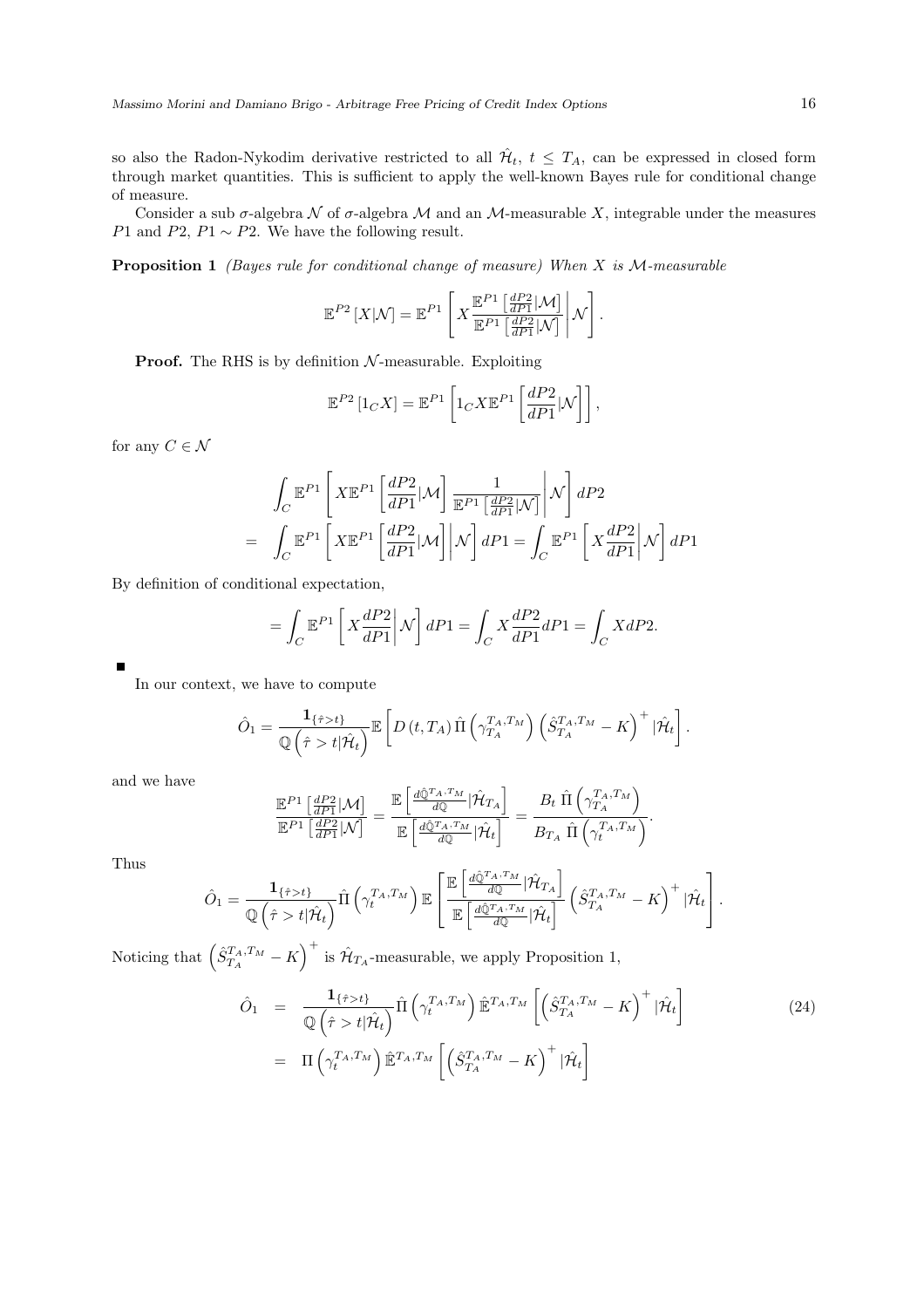Now we analyze the behaviour of the underlying spread under  $\hat{\mathbb{Q}}^{T_A,T_M}$ 

$$
\hat{\mathbb{E}}^{T_A, T_M} \left[ \hat{S}_{T_A}^{T_A, T_M} | \hat{\mathcal{H}}_t \right] = \mathbb{E} \left[ \hat{S}_{T_A}^{T_A, T_M} \frac{B_t \hat{\Pi} \left( \gamma_{T_A}^{T_A, T_M} \right)}{B_{T_A} \hat{\Pi} \left( \gamma_t^{T_A, T_M} \right)} \middle| \hat{\mathcal{H}}_t \right]
$$
\n
$$
= \frac{\mathbb{E} \left[ \mathbb{E} \left[ \Phi_t^{T_A, T_M} + \mathbf{1}_{\{\hat{\tau} > T_A\}} D(t, T_A) L(T_A) | \hat{\mathcal{H}}_{T_A} \right] \middle| \hat{\mathcal{H}}_t \right]}{\hat{\Pi} \left( \gamma_t^{T_A, T_M} \right)}
$$
\n
$$
= \frac{\mathbb{E} \left[ \Phi_t^{T_A, T_M} + \mathbf{1}_{\{\hat{\tau} > T_A\}} D(t, T_A) L(T_A) | \hat{\mathcal{H}}_t \right]}{\hat{\Pi} \left( \gamma_t^{T_A, T_M} \right)}
$$
\n
$$
= \frac{\hat{\Pi} \left( \Phi_t^{T_A, T_M} \right) + \mathbb{E} \left[ \mathbf{1}_{\{\hat{\tau} > T_A\}} F_t^{T_A} | \hat{\mathcal{H}}_t \right]}{\hat{\Pi} \left( \gamma_t^{T_A, T_M} \right)} = \hat{S}_t^{T_A, T_M}
$$

So  $\hat{S}_t^{T_A, T_M}$  is a  $\hat{\mathcal{H}}_t$ -martingale under  $\hat{\mathbb{Q}}^{T_A, T_M}$ . If we assume

$$
d\hat{S}^{T_A,T_M}_t=\hat{\sigma}^{T_A,T_M}\hat{S}^{T_A,T_M}_tdV^{T_A,T_M},\;\;t\leq T_a
$$

where  $V^{T_A,T_M}$  is a standard brownian motion under  $\hat{\mathbb{Q}}^{T_A,T_M}$  and  $\hat{\sigma}^{T_A,T_M}$  is the instantaneous volatility, we have the following Arbitrage-free Credit Index Option formula

$$
\Pi\left(Y_t^{T_A, T_M}(K)\right) = \Pi\left(\gamma_t^{T_A, T_M}\right) Black\left(\hat{S}_t^{T_A, T_M}, K, \hat{\sigma}^{T_A, T_M}\sqrt{T_A - t}\right) \tag{25}
$$
\n
$$
+ \frac{\mathbf{1}_{\{\hat{\tau} > t\}}}{\mathbb{Q}\left(\hat{\tau} > t|\hat{\mathcal{H}}_t\right)} \mathbb{E}\left[D\left(t, T_A\right) \mathbf{1}_{\{t < \hat{\tau} \le T_A\}}\left(1 - R\right)|\hat{\mathcal{H}}_t\right]
$$
\n
$$
+ \mathbf{1}_{\{\hat{\tau} \le t\}}\left(1 - R\right) P\left(t, T_A\right)
$$
\n
$$
= \hat{O}_1 + \hat{O}_2 + \hat{O}_3
$$

We might have selected a different martingale dynamics, including any smile dynamics, since our results are completely general. We stick to lognormality for consistency with market standards in the pricing of credit options.

#### 4.3 Numeraire Pricing

The  $T_A, T_M$ -no-armageddon pricing measure  $\hat{\mathbb{Q}}^{T_A, T_M}$  introduced above is all we need for arbitrage-free pricing of Index Options. However, it has been defined only on  $\hat{\mathbb{Q}}^{T_A,T_M}$  and only  $\hat{\mathcal{H}}_t$ -martingales have been considered for developing a pricing formula. This is a strong restriction if we want to extend the above results to more general products, that may depend on the joint dynamics of the Index spread and other quantities, or on the dynamics of the Index spread under different measures. Therefore it appears convenient to introduce an extension of  $\hat{\mathbb{Q}}^{T_A,T_M}$  to the global  $\sigma$ -algebra  $\mathcal{F}$ , and it would be particularly advantageous if this extension could be defined as a measure associated to a standard numeraire, as in Geman et al. (1996).

The  $T_A, T_M$ -no-armageddon pricing measure  $\hat{\mathbb{Q}}^{T_A, T_M}$  introduced above has been defined and used in a way similar to the numeraire measures introduced by Geman et al.  $(1995)$  and Jamshidian (1997). However, it is not a numeraire measure, since the quantity  $\hat{\Pi} \left( \gamma_t^{T_A, T_M} \right)$  used to define this measure is

not the price of a tradable asset. In fact  $\hat{\Pi} \left( \gamma_t^{T_A, T_M} \right)$  is an expectation with respect to  $\hat{\mathcal{H}}_t$ , a filtration that does not include all available market information. This is why we went through such a detailed derivation.

For having a numeraire measure we need the Radon-Nikodym derivative to be defined using prices of tradable assets, which by no-arbitrage need to be  $\mathcal{F}_t$  expectation of  $\mathcal{F}_t$ -measurable claims. Such a definition implies all the properties typical of the numeraire measures, such as the fact that prices of tradable assets expressed in terms of a numeraire N are  $\mathcal{F}_t$ -martingales under the associated  $\mathbb{Q}^N$  measure.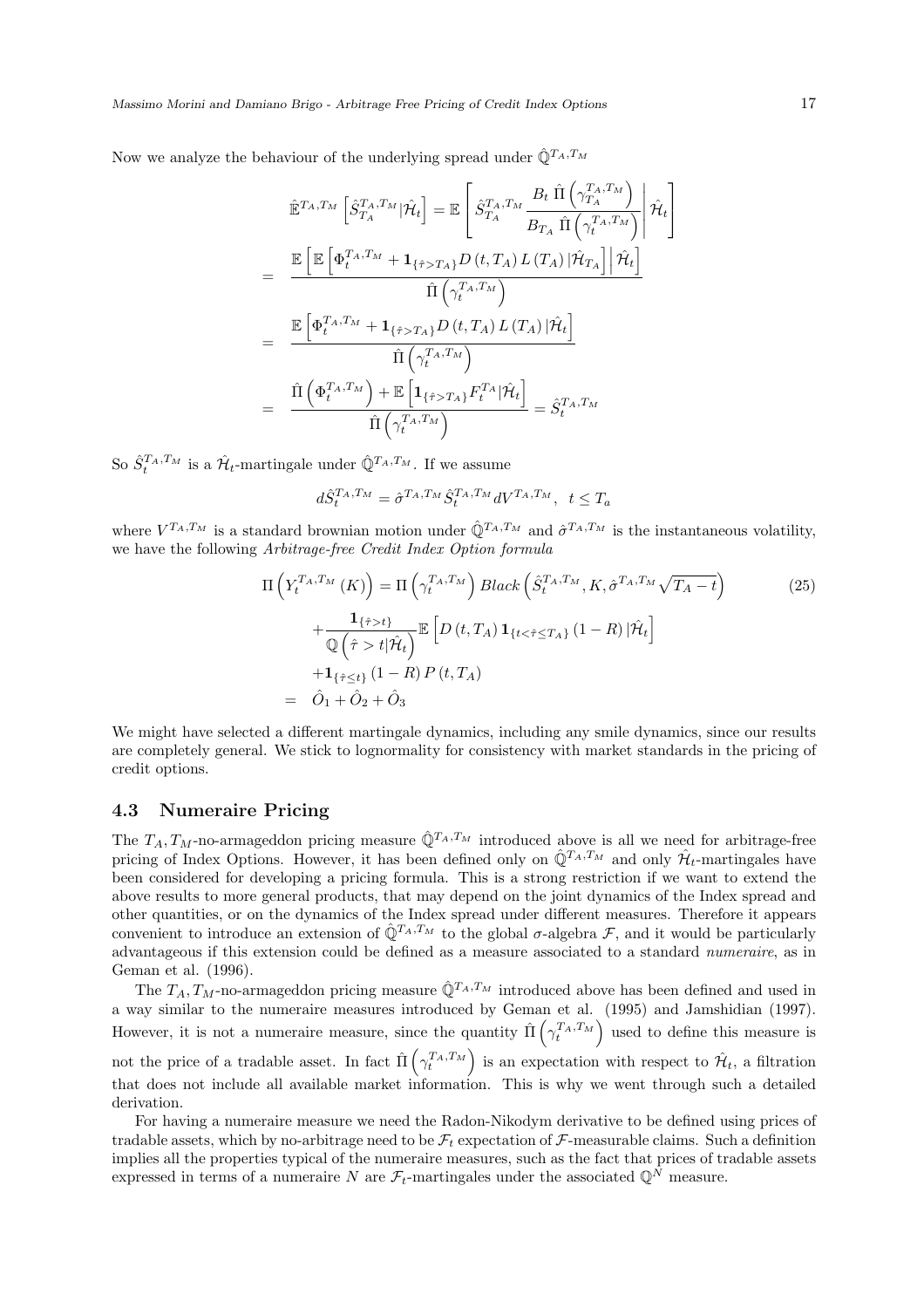The issue of extending a measure initially given on a subfiltration of the filtration  $(\mathcal{F}_t)_{t\geq 0}$ , and to define this extension as a probability measure associated to a standard numeraire, is dealt with for the single name case by Jamshidian (2004). With reference to Jamshidian (2004) for details on the analytical derivations, in this section we briefly see how this extension can be performed for  $\hat{\mathbb{O}}^{T_A,T_M}$ , adapting results to our context (therefore with  $\hat{\tau}$  stopping time replacing the single name stopping time  $\tau$ ).

The quantity

$$
\gamma^{T_A, T_M} = \sum_{j=A+1}^{M} \frac{B}{B_{T_j}} \alpha_j \left( 1 - \frac{L(T_j)}{(1-R)} \right),
$$

where  $B = B_{\bar{T}}$ , is called *prenumeraire*. Notice it is a terminal payoff, corresponding to the index annuity observed at the terminal date in our time horizon. Notice that  $\hat{\Pi} \left( \gamma_{T_A}^{T_A, T_M} \right)$ , the quantity we used for defining  $\hat{\mathbb{Q}}^{T_A,T_M}$ , is ·  $\overline{a}$ 

$$
\widehat{\Pi}\left(\gamma_{T_A}^{T_A,T_M}\right) = B_{T_A}\mathbb{E}\left[\frac{\gamma^{T_A,T_M}}{B}|\hat{\mathcal{H}}_{T_A}\right].
$$

Jamshidian (2004) now suggests to choose as a numeraire any claim  $C^{T_A,T_M}$  such that its  $T_A$  fair price is

$$
C_{T_A}^{T_A, T_M} = B_{T_A} \mathbb{E} \left[ \frac{C^{T_A, T_M}}{B} | \mathcal{F}_{T_A} \right] = \hat{\Pi} \left( \gamma_{T_A}^{T_A, T_M} \right), \tag{26}
$$

and to define on  $\mathcal F$  a measure  $\hat{\mathbb Q}^{T_A,T_M}$  as

$$
\frac{d\hat{\mathbb{Q}}^{T_A,T_M}}{d\mathbb{Q}} = \frac{B_0 C^{T_A,T_M}}{C_0^{T_A,T_M} B}.\tag{27}
$$

This is sufficient to define an associated probability measure such that its restriction to  $\hat{\mathcal{H}}_{T_A}$  does not depend on the choice of  $C^{T_A,T_M}$  as long as (26) is satisfied. This restriction, in particular, coincides with  $\hat{\mathbb{Q}}^{T_A,T_M}$  as defined on  $\hat{\mathcal{H}}_{T_A}$  in Section 4.2, thus justifying the notation used (the easy proof is left to the reader). A very natural choice that we propose is to choose

$$
C^{T_A,T_M} = \frac{B}{B_{T_A}} \hat{\Pi} \left( \gamma_{T_A}^{T_A,T_M} \right).
$$

With this choice, the Radon-Nikodym derivative of  $\hat{\mathbb{Q}}^{T_A,T_M}$  with respect to the risk neutral measure is

$$
\frac{d\hat{\mathbb{Q}}^{T_A,T_M}}{d\mathbb{Q}} = \frac{B_0 \hat{\Pi} \left( \gamma_{T_A}^{T_A,T_M} \right)}{\hat{\Pi} \left( \gamma_0^{T_A,T_M} \right) B_{T_A}}
$$

and trivially coincides with the Radon-Nikodym derivative computed in Section 4.2.

Following Theorem 3.8 in Jamshidian (2004), always with  $\hat{\tau}$  stopping time replacing the single name stopping time  $\tau$ , one can check that, with this definition of the pricing measure, the pricing formula for an Index option coincides with (24), with the difference that now the pricing measure is  $\hat{\mathbb{Q}}^{T_A,T_M}$  defined by (27), rather than only the restriction defined by  $Z_{T_A} = \frac{d\hat{\mathbb{Q}}^{T_A, T_M}}{d\mathbb{Q}}$ Let pricing measure is  $\mathbb{Q}^{AA}$ ,  $\mathbb{Z}^{AA}$  defined<br> $\Big|_{\hat{\mathcal{H}}_{T_A}}$ . The fundamental assumptions used by Jamshidian (2004) for proving this result are that the model is *complementary*, namely

$$
\mathcal{F}_t = \hat{\mathcal{J}}_t \vee \hat{\mathcal{H}}_t,
$$

and positive, namely

$$
P^{\beta}\left(\hat{\tau} > t|\hat{\mathcal{H}}\right) > 0 \ a.s.
$$

for any numeraire  $\beta$ . Both properties are natural in our framework. Complementarity has already been explicitly assumed in the model definition, while positivity had been assumed only for the risk neutral measure, but can be with no harm extended to all numeraire measures.

Therefore in this setting the pricing formula (24) can be expressed through a global, numeraire-based measure.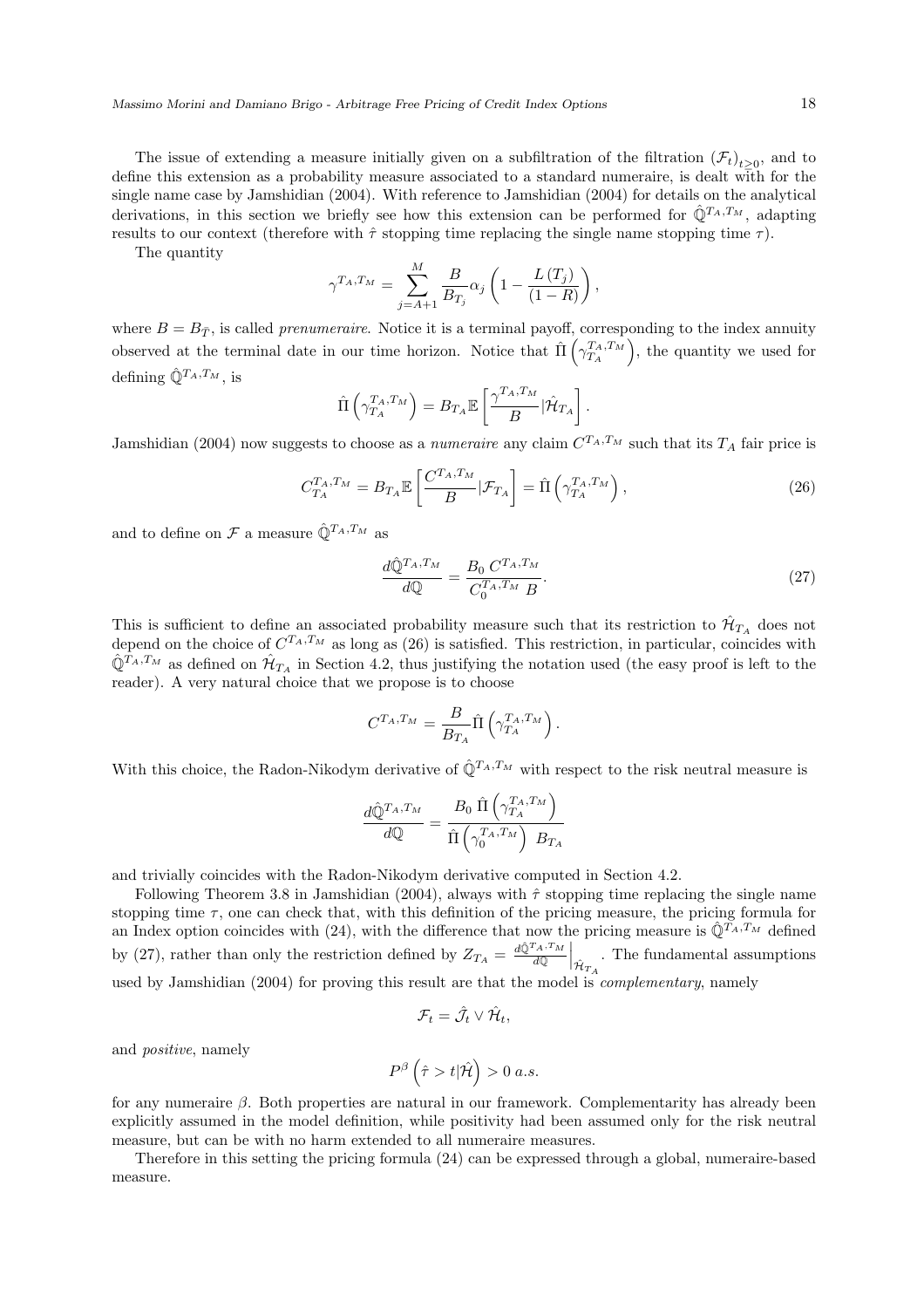## 5 Empirical Analysis

In the previous part of this work we have provided a rigorous theoretical framework for the pricing of Index options, that was missing in the market approach. This has led to replacing the market option formula (10) with the arbitrage-free option formula (25). In this section we point out that the improvement of the arbitrage-free option formula (25) on the market option formula (10) is not limited to the fact that (25) has a rigorous justification that lacked in the market approach.

Indeed, for options on particular portfolios, or for peculiar market situations, the correct accounting of the portfolio armageddon risk avoids painful mistakes in valuation. As a consequence of the crisis that struck credit markets in summer 2007, related to the burst of the subprime loans-linked structured finance bubble, the market is currently in one of those situations when the correct accounting of the portfolio armageddon risk is crucial. In the following empirical tests we consider market data of March 2007, before the subprime crisis, market data of August 2007, in the middle of the crisis, and finally more recent data of December 2007. We focus on options on the i-Traxx Europe Crossover index, that have a short maturity (less than one year) and have been particularly traded and liquid in recent years. Following the JPM quotation terminology, we name Call Options the options on the Receiver side (that allow an investor to be long on credit risk), and Put Options the options on the Payer side (that allow an investor to be short on credit risk).

#### 5.1 The data

In Table 1 and in Figures 1 and 2 one sees market quotations for the main reference credit market products. Notice that they include information on Index Tranches, quoted through the so-called base correlation. In fact the arbitrage-free option formula (25) introduces an explicit dependence on default correlation information, that instead does not enter directly the market option formula (10).

This comes from the definition of the spread in (21) and from the  $\hat{O}_2$  component of the option price, that, under the assumption of independence of interest rate and default risk, is

$$
\mathbf{1}_{\{\hat{\tau}>t\}}\left(1-R\right)P\left(t,T_A\right)\mathbb{Q}\left(\hat{\tau}\leq T_A|\hat{\tau}>t,\hat{\mathcal{H}}_t\right).
$$

It depends on the conditional  $\hat{\mathcal{H}}_t$ -probability of a portfolio armageddon in  $(t, T_A]$  given that there was no armageddon before t. Ceteris paribus, an armageddon event will be more likely in a context of higher correlation. We have included also correlation information from the CDX (American) market, since the two credit markets have been historically very close.



Figure 1: Quoted Base Correlation for Tranches on the iTraxx Europe Main Index.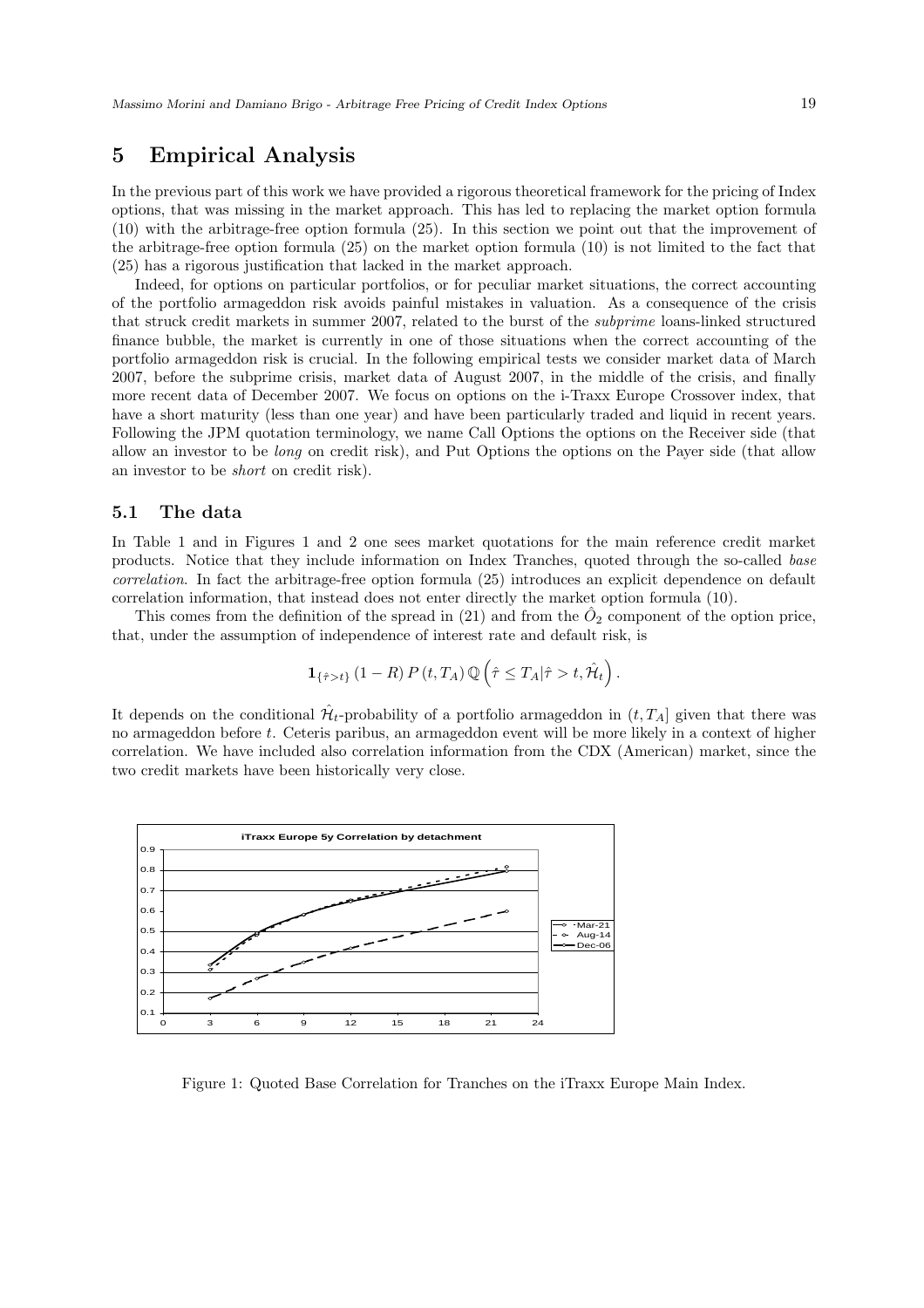

Figure 2: Quoted Base Correlation for Tranches on the iTraxx Europe Main Index.

|                    | i-Traxx Main Spread (bps) | $\vert$ i-Traxx Crossover Spread (bps) | i-Traxx $\rho_{22\%}$ | CDX $\rho_{30\%}$ |
|--------------------|---------------------------|----------------------------------------|-----------------------|-------------------|
| March 21, 2007     | 25.5                      | 219                                    | 0.60                  | 0.74              |
| August 14, 2007    | 53                        | 361                                    | 0.82                  | 0.95              |
| December 6, $2007$ | -56                       | 350                                    | 0.80                  | 0.97              |

Table 1: Credit market data (5y mat) on the 3 trading days considered.

A brief explanation of the correlation quotation system, and of how it is used in market practice is here in order. The credit market associates to each portfolio tranche  $[0, x)$ , with *detachment* x expressed in percentage points, a correlation value  $\rho_x$ , called *base correlation*. This value, together with the default intensities of the single names, allows to compute the price of a tranche with the market standard Gaussian Copula conventional model, for which we refer for example to Glasserman et al. (2007) and references therein. The fact that a single correlation is provided is a consequence of the homogeneous portfolio assumption, implying that all names in a portfolio have identical features, including equal interdependence across all couples of issuers in the pool. This provides a relatively easy and intuitive valuation and quotation method, that we comply with in the following. We may use some advanced loss model such as the GPL model of Brigo et al. (2006), able to calibrate consistently market tranches. We prefer to follow the Gaussian Copula since it is a recognized market standard.

For pricing i-Traxx Crossover Index Options we need computing  $\hat{\tau}$  probabilities, thus one needs the correlations associated to the most senior tranche possible: the one that is affected when, and only when, all portfolio issuers default. It is the tranche that covers losses from a fraction  $\frac{(n-1)(1-R)}{n}$  to a fraction  $(1 - R)$  of the portfolio notional. For the 50 name Crossover Index, with 40% recovery, these detachment points correspond to  $[0, x)$  tranches where  $x \in \{58.8\%, 60\% \}$ . We have two problems in terms of market availability of the data. First, market quotations are given only up to  $x = 22\%$ . Second, correlation is not quoted directly for the i-Traxx Crossover but only for the i-Traxx Main Index. When the correlation for a non-standard portfolio, or for a non-standard detachment, is not provided by the market, it is common practice (see Baheti and Morgan (2007)) to use interpolation/extrapolation and mapping techniques for obtaining these correlations from the array of available base correlations in Figure 1. However, due to lack of standardization and theoretical justification, we prefer to take a more conservative and robust approach, explained in the following.

It is market common agreement that correlation clearly increases with size of equity tranches, as one can see in Figure 1. In the i-Traxx market there is also a less marked tendency of correlation to decrease with maturity (see Figure 2). We are interested in tranches  $\{58.8\%, 60\% \}$ , with maturities lower than one year. Therefore, according to both market tendencies visible on iTraxx data, and in particular to the first one, we should consider a correlation higher than  $\rho_{22\%}$  of Table 1, the i-Traxx correlation for the largest tranche and shortest maturity quoted. We may expect a correlation even higher than the highest level quoted by the CDX market,  $\rho_{30\%}$ .

However we do not increase correlation further, but instead we consider a range of equally spaced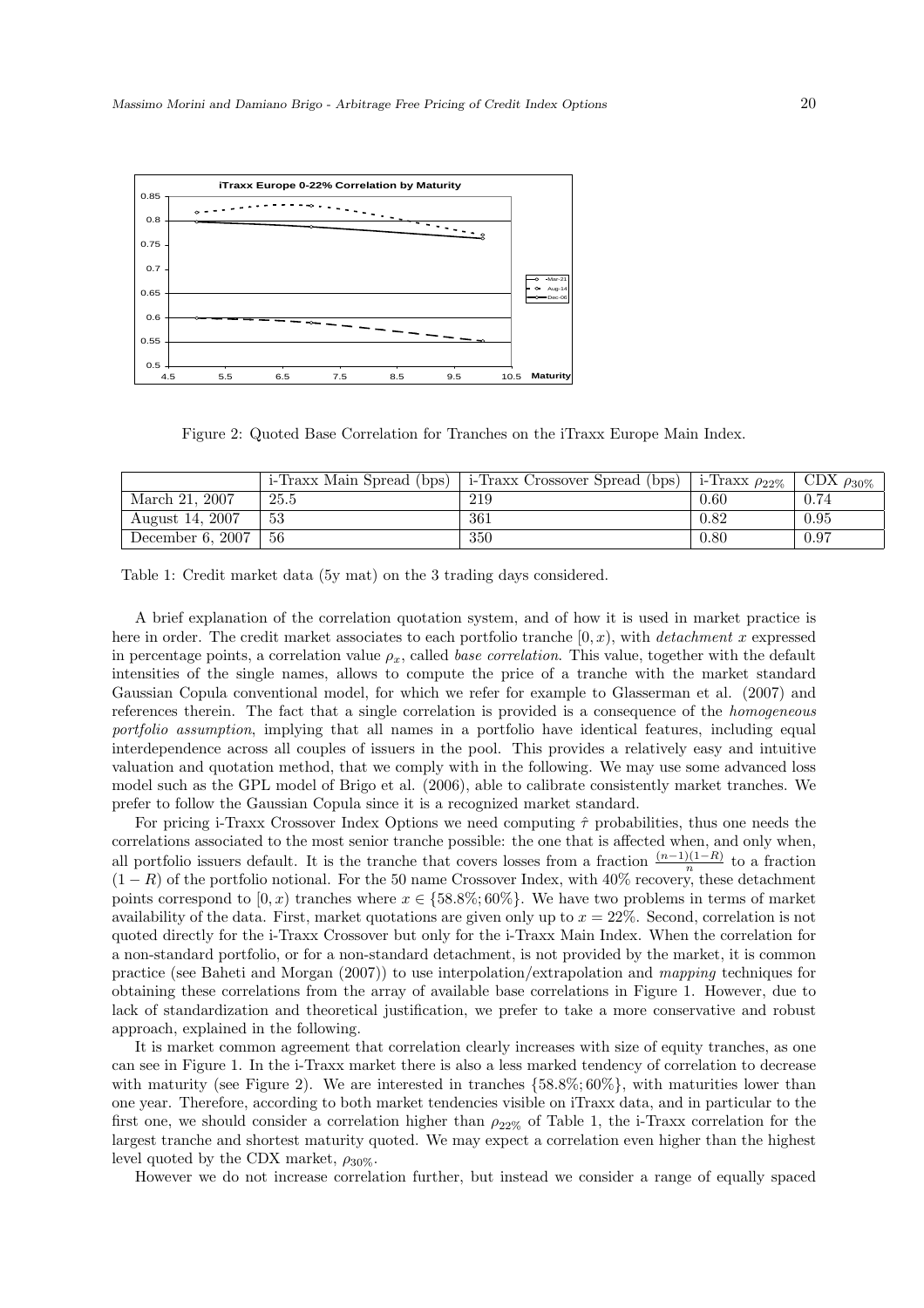correlations in-between the most senior base correlations of i-Traxx  $(\rho_{22\%})$  and CDX  $(\rho_{30\%})$ . Thus, while extrapolation would suggest, for the seniority we need, to increase correlation beyond any quoted  $ρ$ , we limit this correlation to the market quoted CDX  $ρ_{30\%}$ . This has two advantages. First we are robust towards a possible limit to the increase of correlation, due to the fact that the Crossover is a less senior Index.<sup>1</sup> Secondly, our choice tends to *underestimate* the probability of  $\hat{\tau}$ , compared to the standard market approach of extrapolating correlations. This implies also that, in the following tests, the difference between our arbitrage-free pricing of Index Options and the standard Market pricing is more likely to be underestimated, rather than overestimated.

#### 5.2 Results: before and after the Subprime crisis

Consider now Tables 2 and 3, reporting our Credit Index option pricing results. In the upper subtables we see results for the 20 December 2007 maturity index option on March 21 2007. In the first row is the price of a standard Index Option using the market option formula (10). This price is fully consistent with market quotations, that include both a price quotation and an implied volatility quotation. From the implied volatility quotation one can compute the price through the market option formula (10), and check that it coincides with the price quotation.

Below is the price computed with the arbitrage-free option formula (25), using the same implied volatility provided by market quotations, and with the different correlation values considered.

The two formulas give very similar results, with differences around 1 bp or even lower. Such a difference does not appear to be relevant under a financial point of view, also considering that, as shown in Table 4, for the 20 December 2007 Index Option the upside part of the bid/offer spread (difference between ask price and mid price) for Put options is always more than 10 bps and the downside part of the bid/offer spread (difference between mid price and bid price) for the Call option is smaller but in any case larger than 1 bps. Notice that the upside part is the relevant one when the No-Arbitrage option overprices the market quotes, and viceversa. This appears to be a good estimate of the threshold over which a pricing difference starts to be financially relevant.

Now we move to August 14, 2007. We see in Table 1 that, although the pitch of the credit indices rally was already over (Crossover spread touched 463 bps at the end of July 2007), the market situation has changed radically compared to March 2007. Both Index spreads and Tranche correlations have dramatically increased.

Taking into account the new market conditions shown in Table 1, we evaluate a 9 month maturity option, thus corresponding to the option evaluated on March 21. Results are presented in the mid subtables of Tables 2 and 3. Here the difference between the price computed with the market option formula (10) and the price with the arbitrage-free option formula (25) is much larger. Looking at Call Options in Table 2, we see that the option with the lowest strike has a price with the arbitrage-free option formula (25) which is little more than a half of the price computed with the market option formula (10), because the perceived higher systemic risk, triggered by the subprime crisis, has made the risk-neutral probability of an armageddon event not negligible anymore.

The price differences appear particularly large, under a financial point of view, if compared to the values of Table 4, that reports the appropriate market bid-ask quotations for the longest maturity Index Options quoted in any of the three trading days considered. Indeed, for all strikes and all possible correlation values, the difference between market pricing and no arbitrage pricing is higher than the appropriate bid-ask spread.

Therefore taking correctly into account the possibility of portfolio armageddon is not only an issue that allows the definition of the spread and of the pricing measure to be regular under a mathematical point of view, but for options on the Crossover Index it is also of financial relevance in some peculiar market situations, such as the credit crunch of summer 2007.

<sup>1</sup>As explained in Baheti and Morgan (2007), a less senior index such as the Crossover Index is more subject to idiosyncratic rather than systemic risk, thus correlation should be somewhat reduced. However, analysis of the most senior index in the North America market, the CDX.NA.IG, and the most junior, CDX.NA.HY, shows that this difference is very low for very senior tranches such as those we are interested in. Indeed, correlation is high for very senior tranches to represent that their risk is related mainly to systemic credit events. Such events, by definition, do not depend on the specific portfolio considered.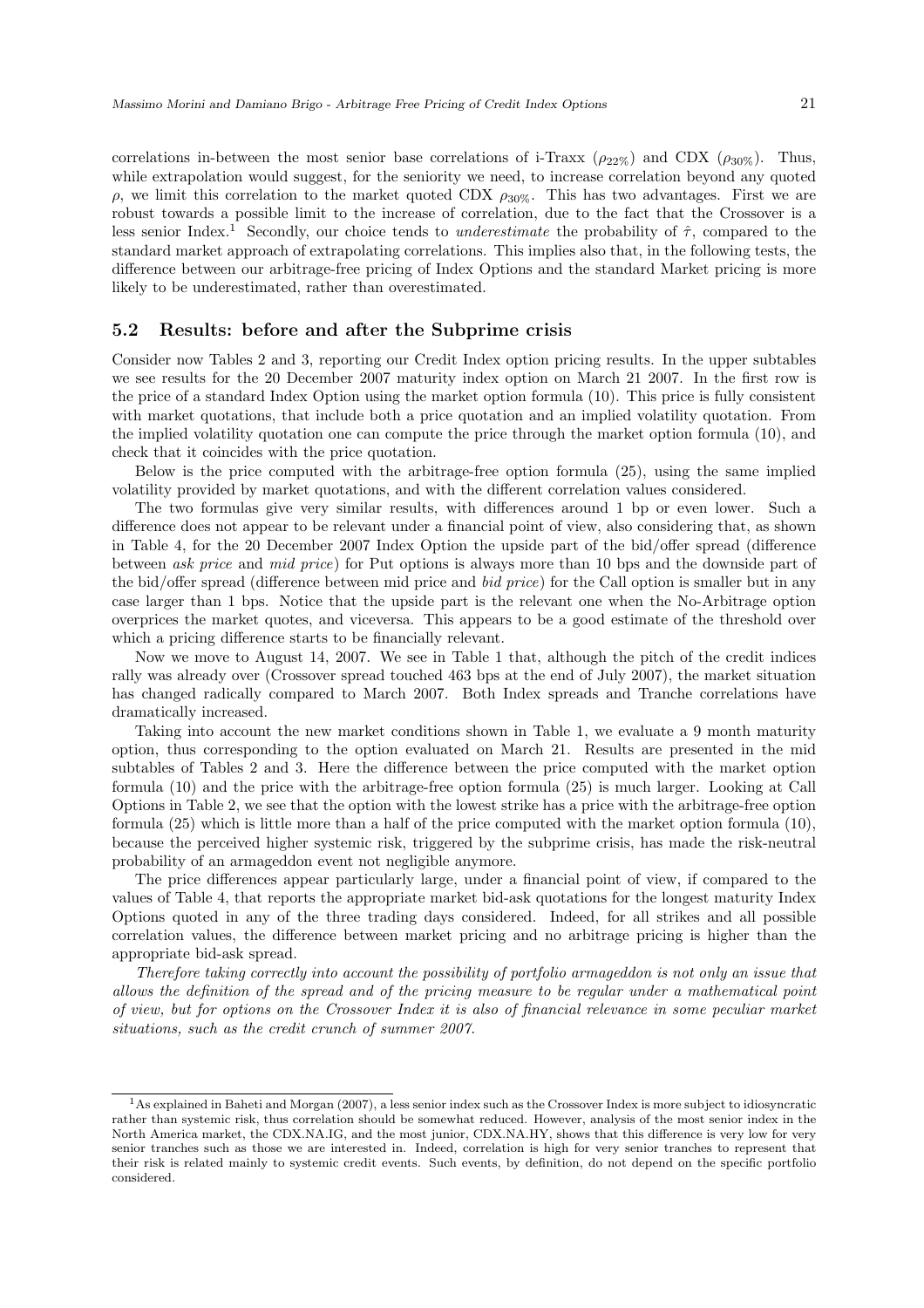| March 21, 2007                     |        |        |        |        |        |
|------------------------------------|--------|--------|--------|--------|--------|
| Strike                             | 200    | 225    | 250    | 275    | 300    |
| Market Formula                     | 73.72  | 115.32 | 165.57 | 226.46 | 291.95 |
| No-Arbitrage Formula $\rho = 0.6$  | 73.61  | 115.22 | 165.48 | 226.38 | 291.88 |
| No-Arbitrage Formula $\rho = 0.65$ | 73.44  | 115.06 | 165.34 | 226.26 | 291.77 |
| No-Arbitrage Formula $\rho = 0.7$  | 73.07  | 114.73 | 165.04 | 225.99 | 291.53 |
| No-Arbitrage Formula $\rho = 0.75$ | 72.25  | 113.99 | 164.38 | 225.40 | 291.00 |
| August 14, 2007                    |        |        |        |        |        |
| Strike                             | 300    | 325    | 350    | 375    | 400    |
| Market Formula                     | 120.56 | 155.38 | 196.01 | 240.53 | 290.56 |
| No-Arbitrage Formula $\rho = 0.8$  | 113.14 | 148.27 | 189.20 | 234.00 | 284.30 |
| No-Arbitrage Formula $\rho = 0.85$ | 106.09 | 141.51 | 182.72 | 227.80 | 278.36 |
| No-Arbitrage Formula $\rho = 0.9$  | 92.33  | 128.32 | 170.10 | 215.72 | 266.79 |
| No-Arbitrage Formula $\rho = 0.95$ | 63.06  | 100.31 | 143.33 | 190.13 | 242.29 |
| Dec 6, 2007                        |        |        |        |        |        |
| Strike                             | 325    | 350    | 375    | 400    | 425    |
| Market Formula                     | 123.38 | 162.10 | 205.62 | 253.52 | 305.32 |
| No-Arbitrage Formula $\rho = 0.79$ | 117.27 | 156.32 | 200.18 | 248.40 | 300.50 |
| No-Arbitrage Formula $\rho = 0.85$ | 110.37 | 149.81 | 194.05 | 242.64 | 295.09 |
| No-Arbitrage Formula $\rho = 0.91$ | 92.87  | 133.32 | 178.54 | 228.07 | 281.41 |
| No-Arbitrage Formula $\rho = 0.97$ | 49.61  | 92.68  | 140.44 | 192.38 | 247.99 |

#### March 21, 2007

Table 2: Prices in bps of Call Options on i-Traxx Crossover 5y On-the-Run. Maturity 9m

#### March 21, 2007

| Strike                             | 200    | 225    | 250    | 275    | 300    |
|------------------------------------|--------|--------|--------|--------|--------|
| Market Formula                     | 299.73 | 250.74 | 210.42 | 180.73 | 155.64 |
| No-Arbitrage Formula $\rho = 0.6$  | 299.76 | 250.78 | 210.47 | 180.79 | 155.70 |
| No-Arbitrage Formula $\rho = 0.65$ | 299.80 | 250.85 | 210.54 | 180.88 | 155.81 |
| No-Arbitrage Formula $\rho = 0.7$  | 299.90 | 250.98 | 210.71 | 181.08 | 156.04 |
| No-Arbitrage Formula $\rho = 0.75$ | 300.13 | 251.28 | 211.09 | 181.53 | 156.55 |

#### August 14, 2007

| <b>Strike</b>                      | 300    | 325    | 350    | 375    | 400    |
|------------------------------------|--------|--------|--------|--------|--------|
| Market Formula                     | 559.60 | 519.46 | 485.13 | 454.69 | 429.76 |
| No-Arbitrage Formula $\rho = 0.8$  | 561.20 | 521.36 | 487.33 | 457.18 | 432.52 |
| No-Arbitrage Formula $\rho = 0.85$ | 562.75 | 523.20 | 489.46 | 459.58 | 435.18 |
| No-Arbitrage Formula $\rho = 0.9$  | 565.85 | 526.88 | 493.70 | 464.37 | 440.47 |
| No-Arbitrage Formula $\rho = 0.95$ | 572.82 | 535.11 | 503.17 | 475.02 | 452.22 |

### Dec 06, 2007

| Strike                             | 325    | 350    | 375    | 400    | 425    |
|------------------------------------|--------|--------|--------|--------|--------|
| Market Formula                     | 452.15 | 410.36 | 373.37 | 340.75 | 312.04 |
| No-Arbitrage Formula $\rho = 0.79$ | 453.88 | 412.43 | 375.77 | 343.48 | 315.07 |
| No-Arbitrage Formula $\rho = 0.85$ | 455.86 | 414.80 | 378.53 | 346.60 | 318.53 |
| No-Arbitrage Formula $\rho = 0.92$ | 461.09 | 421.03 | 385.74 | 354.75 | 327.58 |
| No-Arbitrage Formula $\rho = 0.98$ | 475.32 | 437.89 | 405.14 | 376.56 | 351.66 |

Table 3: Prices in bps of Put Options on i-Traxx Crossover 5y On-the-Run. Maturity 9m.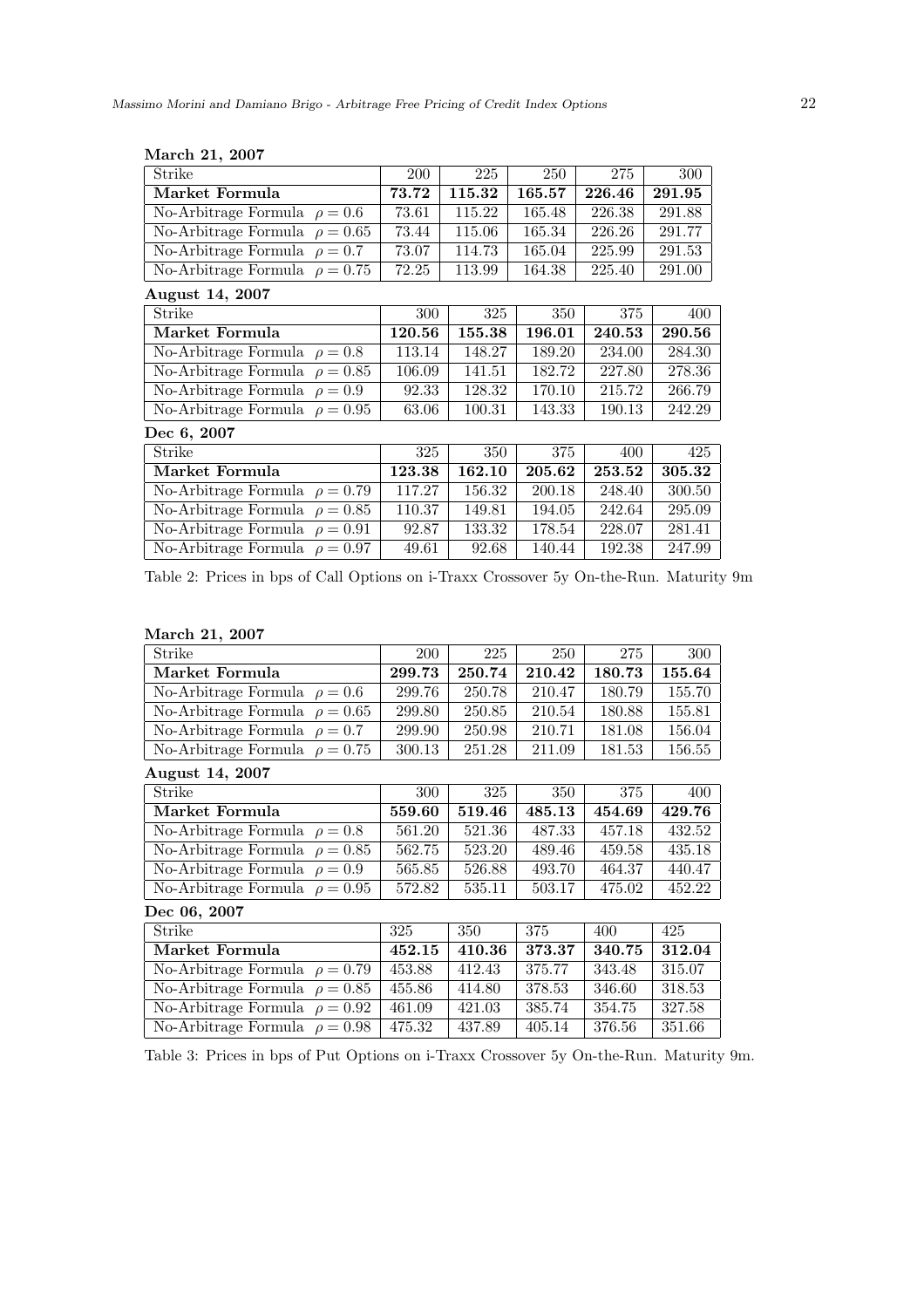|            | Strike                   | <b>200</b> | 225 | 250 | 275            | 300            |
|------------|--------------------------|------------|-----|-----|----------------|----------------|
| March 21   | Mid-Bid for Call options | 8          | 6   | 4   | $\overline{2}$ | $\mathfrak{D}$ |
|            | Ask-Mid for Put options  | 20         | 16  | 14  | 14             | 15             |
|            | Strike                   | 300        | 325 | 350 | 375            | 400            |
| August 14  | Mid-Bid for Call options | 7          | 5   | 3   |                |                |
|            | Ask-Mid for Put options  | 11         | 12  | 13  | 17             | 20             |
|            | Strike                   | 325        | 350 | 375 | 400            | 425            |
| December 6 | Mid-Bid for Call options | 4          |     | 0.1 | 0.1            | 0.3            |
|            | Ask-Mid for Put options  | 8          | 7   | 6   |                | 9              |

Table 4. Market Bid-Ask on quoted Index Options.

For Put options of Table 3, price differences appear more moderate, since only for the highest correlation considered (corresponding to the CDX correlation<sup>2</sup>) the difference exceeds the relevant bid-ask, in spite of the fact that in some cases such differences are higher than 20 bps.

One may reasonably argue that the liquidity of the market in August 2007 was particularly low, and the situation, being the immediate aftermath of an unexpected crisis, was extremely peculiar and not likely to last for any relevant time or to appear again in the market.

In order to verify this argument, we wait until December 2007, and we price a 9-month option taking into account the December 06, 2007, market situation. The results appear to belie the above argument. In spite of the slightly lower Crossover spreads, the market still discounts a high perceived systemic risk, expressed by extremely high base correlation quotes. As a consequence, the correct accounting of the market-implied risk-neutral probability of a portfolio armageddon is still very relevant. This is shown both by Call prices, where the differences range from 15% to almost 60% of the Market Formula Price, and by Put quotations, where the number of cases when the difference between the two formulas exceeds the available bid-ask is even higher than in August 14. This relevant impact on option prices of the risk of a systemic crisis appears one of the possible reasons for the fact that the liquidity in the credit option market, after summer 2007, is concentrated on the shortest maturities.

We also mention that, although the historical probability of total portfolio default appears clearly negligible when we are considering large portfolios of investment grade issuers (such as the i-Traxx 125 name Main Index), there is evidence in the literature that also this risk is priced, so that its risk-neutral probability is not negligible. An example is in Brigo et al. (2006), where it is shown that the Generalized Poisson Loss Model needs to include a jump process associated to an armageddon event, if one wants to price correctly market tranches of different subordination and maturity written on the iTraxx Main Index.

Additionally, there is a category of credit portfolio options for which, even in normal market conditions, the probability of the portfolio to be wiped out by defaults is never negligible, even in normal market conditions: it is the case of Tranche options, in particular for the most risky equity or mezzanine tranches. For such options, that are often embedded in cancelable tranches, this issue is always crucial in all market situations. Thus, for an option on a  $[0, x)$  Tranche, using a formula analogous to the arbitrage-free option formula (25) is fundamental for correct pricing in all market situations. Clearly, for a tranche option, the Tranched Loss h i

$$
L_{x,y}(t) = \frac{1}{y-x} \left[ (L(t) - x)^{+} - (L(t) - y)^{+} \right]
$$

must replace the Loss  $L(t)$  and  $\hat{\tau}$  is the first time when  $L_{x,y}(t) = 1$ .

## 6 Conclusion

In this work we have considered three fundamental problems of the standard market approach to the pricing of portfolio credit options: the definition of the index spread is not valid in general, the payoff considered leads to a pricing which is not defined in all states of the world, the candidate numeraire to define a pricing measure is not strictly positive, which would lead to an non-equivalent pricing measure.

<sup>2</sup>The correlation values we report for the CDX market on August and December 2007 may appear exceptionally high, however we point out that  $\rho_{30\%}$  for CDX exceeded 99% on the last trading week of November 2007.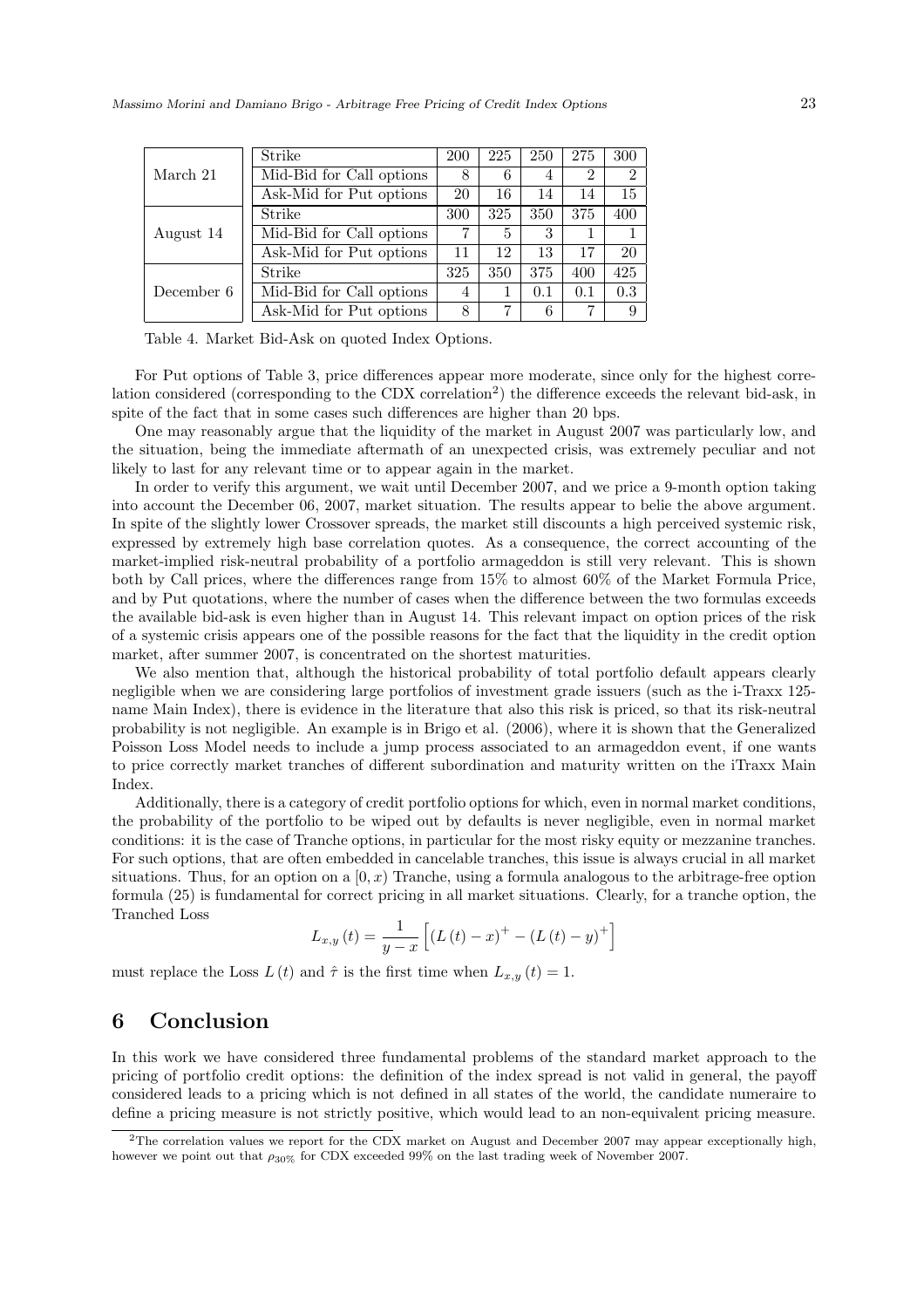We have given to the three problems a general mathematical solution, based on a novel way of modelling the flow of information through the definition of a new subfiltration. Using this subfiltration, we take into account consistently the possibility of default of all names in the portfolio, that is neglected in the standard market approach. We have shown that, while this mispricing can be negligible for standard options in normal market conditions, it can become highly relevant for less standard options or in stressed market conditions. In particular, we show on 2007 market data that after the subprime credit crisis the mispricing of the market formula compared to the no arbitrage formula we propose has become financially relevant even for the liquid Crossover Index Options.

The definition of an equivalent pricing measure through subfiltrations, and the related results on the dynamics of a well defined portfolio credit spread, lay the foundations of an extension to a multiname credit setting of the no-arbitrage approach known as Market Models, dating back to Brace, Gatarek and Musiela (1997) and Jamshidian (1997). Such extension is considered by Jamshidian (2004), Brigo (2005) and Brigo and Morini (2005) for the case of single name credit products. Here, instead, we consider the extension to a multiname setting, that is technically from the case of single name modelling, and also shows a different market applicability. In fact the Market Models approach is characterized by the fact of allowing precise arbitrage-free consistency in the modelling of market rates and spreads, and of requiring information on volatilities and correlations of such rates and spreads. These features have made the approach very successful in the interest rate derivatives market, but they hardly hold for single name credit derivatives, split among different reference with rare options. Instead, the reference iTraxx and CDX Indices now absorb the larger part of the credit derivative market, providing a reference market from which information for modelling market quantities can be extracted. Even after the credit spread rally in summer 2007, multiname indices experienced a return to trading activity while the single name credit market was still dried out.

## References

- [1] Armstrong, A., and Rutkowski, M. (2007), Valuation of Credit Default Index Swaps and Swaptions. Working paper, UNSW.
- [2] Baheti, P. and Morgan, S. (2007), Base Correlation Mapping, Lehman Brothers Quantitative Credit Research, Vol. 2007 (1), pp. 3-20.
- [3] Brigo, D. (2005), Market Models for CDS Options and Callable Floaters, Risk Magazine, January issue.
- [4] Brigo, D. (2008), CDS Options through Candidate Market Models and the CDS-Calibrated CIR++ Stochastic Intensity Model. In: Wagner, N. (Editor), Credit Risk: Models, Derivatives and Management, Taylor & Francis, forthcoming.
- [5] Brigo, D., and Morini, M. (2005), CDS Market Models and Formulas, Proceedings of the 18th Annual Warwick Option Conference, September, 30, 2005.
- [6] Brigo, D., Pallavicini, A., and Torresetti, R, (2007), Calibration of CDO Tranches with the dynamical Generalized-Poisson loss model , Risk Magazine, May issue.
- [7] Bielecki T., Rutkowski M. (2001), Credit risk: Modeling, Valuation and Hedging. Springer Verlag.
- [8] Brace, A., D. Gatarek, and M. Musiela (1997), The market model of interest rate dynamics. Mathematical Finance, 7 , pp. 127–154.
- [9] Delbaen F., and Schachermayer W., (1994), A General Version of the Fundamental Theorem of Asset Pricing, Matematische Annalen, 300, pp.463-520.
- [10] Doctor, S., and Goulden, J. (2007), An Introduction to Credit Index Options and Credit Volatility, JPMorgan, Credit Derivatives Research, Vol. 2007.
- [11] Geman, H., ElKaroui, N., and Rochet, J.C. (1995), Changes of Numeraire, Changes of Probability Measure and Pricing of Options, Journal of Applied Probability 32, 443-458.